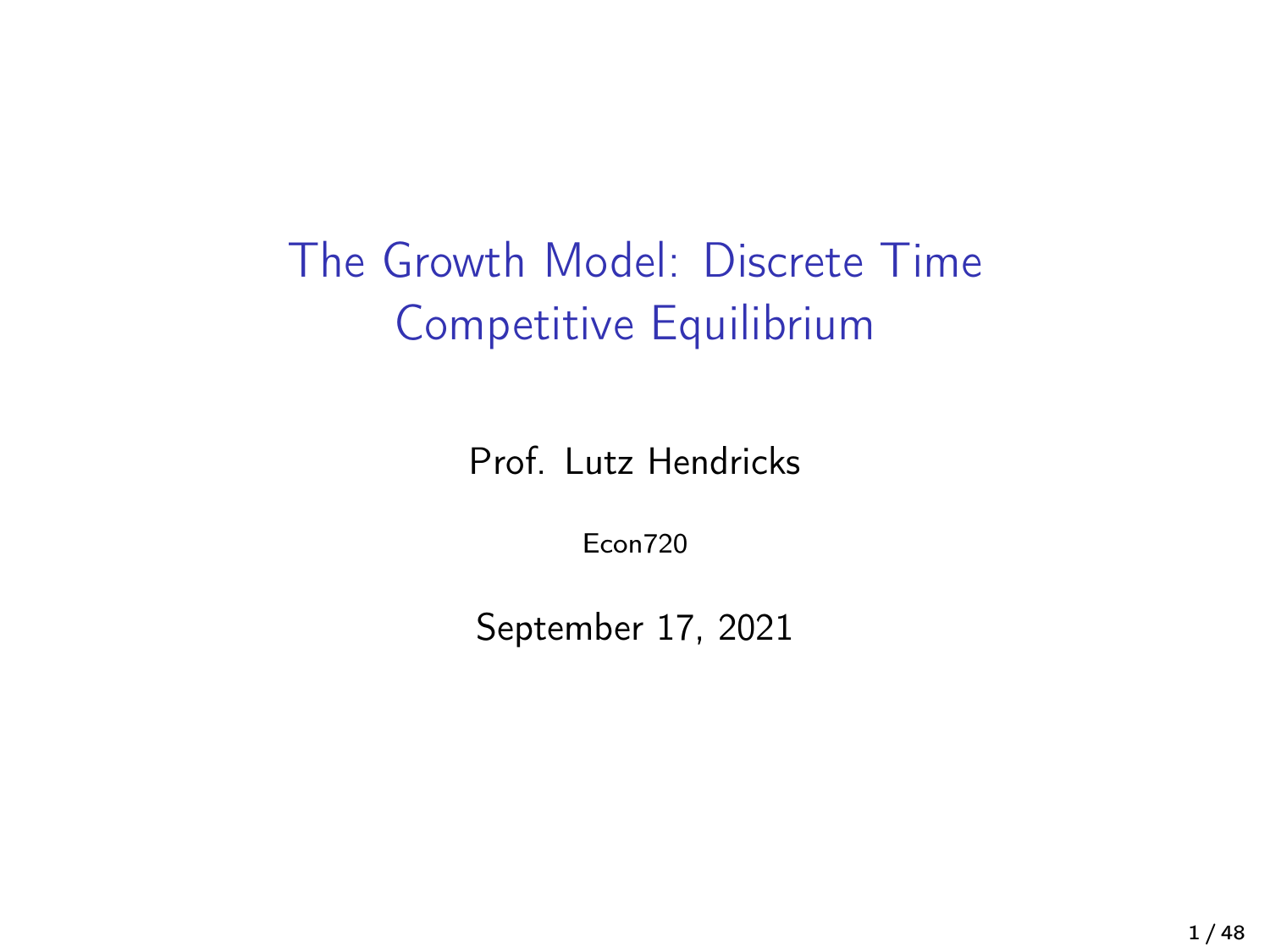We show that the CE allocation coincides with the planner's solution.

Model setup:

- $\blacktriangleright$  Preferences, endowments, and technology are the same as before.
- $\blacktriangleright$  Markets: goods, capital rental, labor rental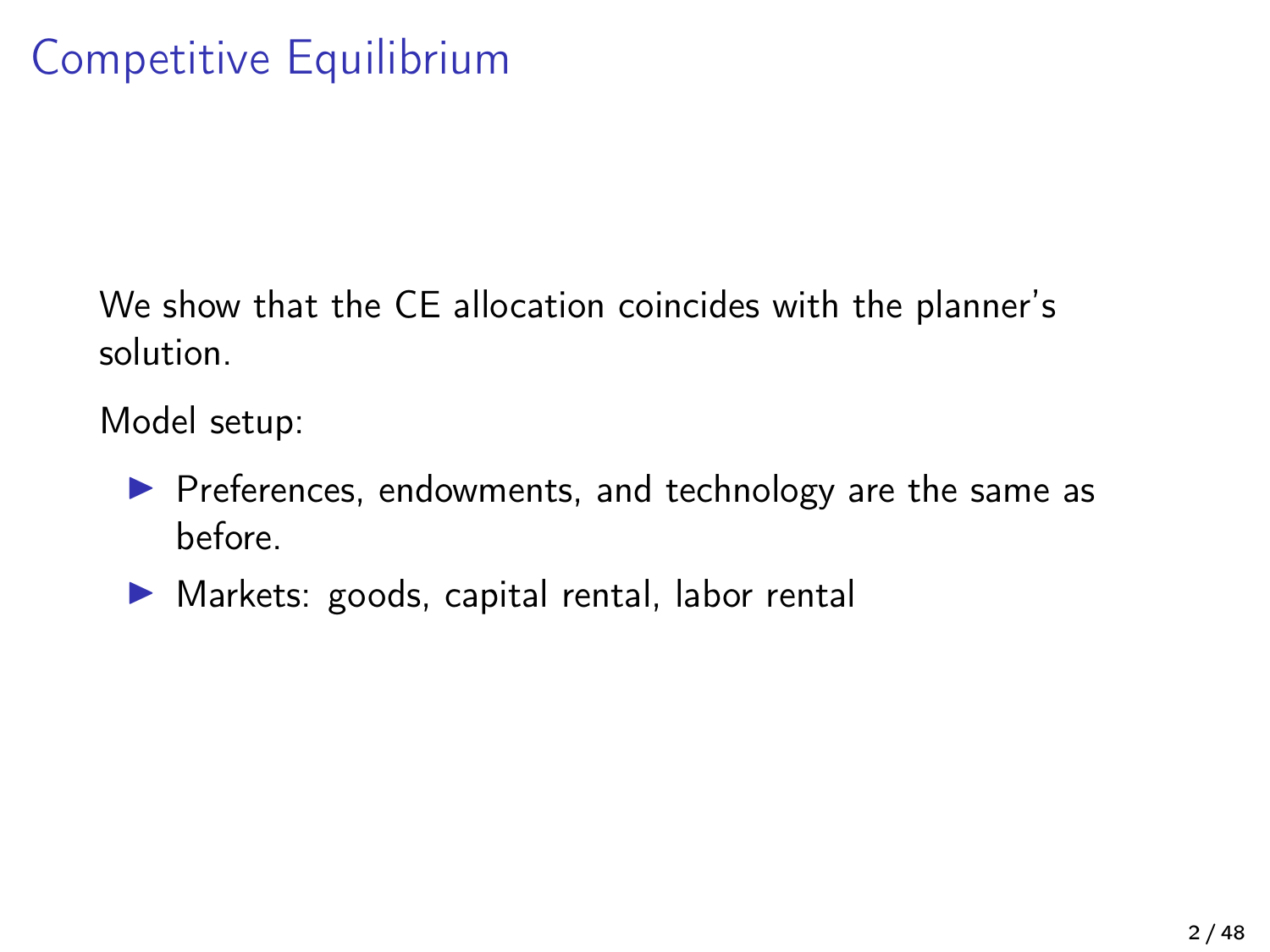## Households

A single representative household owns the capital and rents it to firms at rental rate *q*.

It supplies one unit of labor to the firm at wage rate *w*. Preferences are

 $\sum_{t=1}^{\infty}$  $\sum_{t=0}^{\infty} \beta^t u(c_t)$ 

The budget constraint is:

 $k_{t+1} = (1 - \delta)k_t + w_t + q_t k_t - c_t$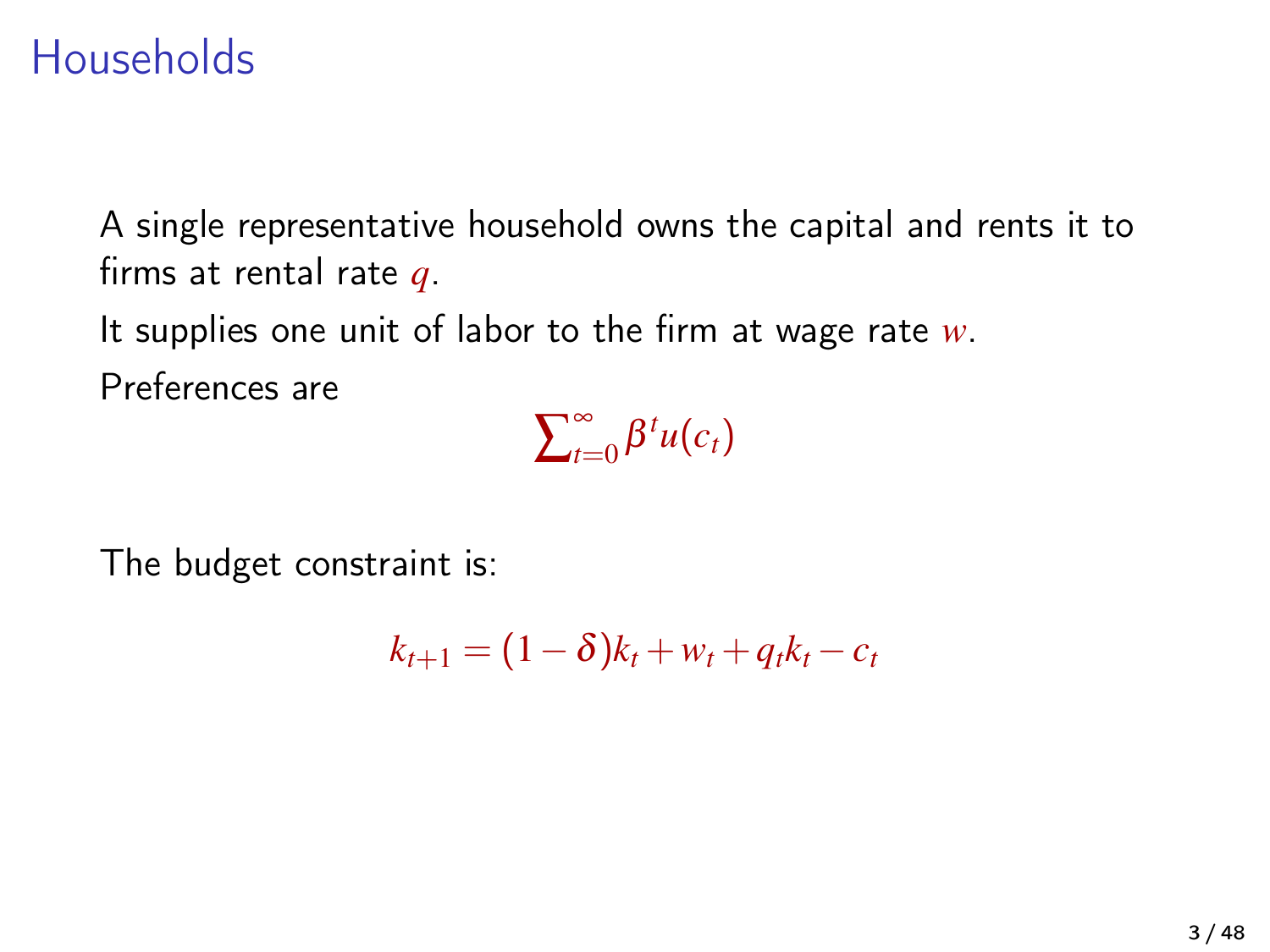# Households: DP Representation

State variable: *k*. Control:  $k'$ . Bellman equation: FOC Envelope: Euler equation:

 $u'(c) = \beta(1 + q' - \delta)u'(c')$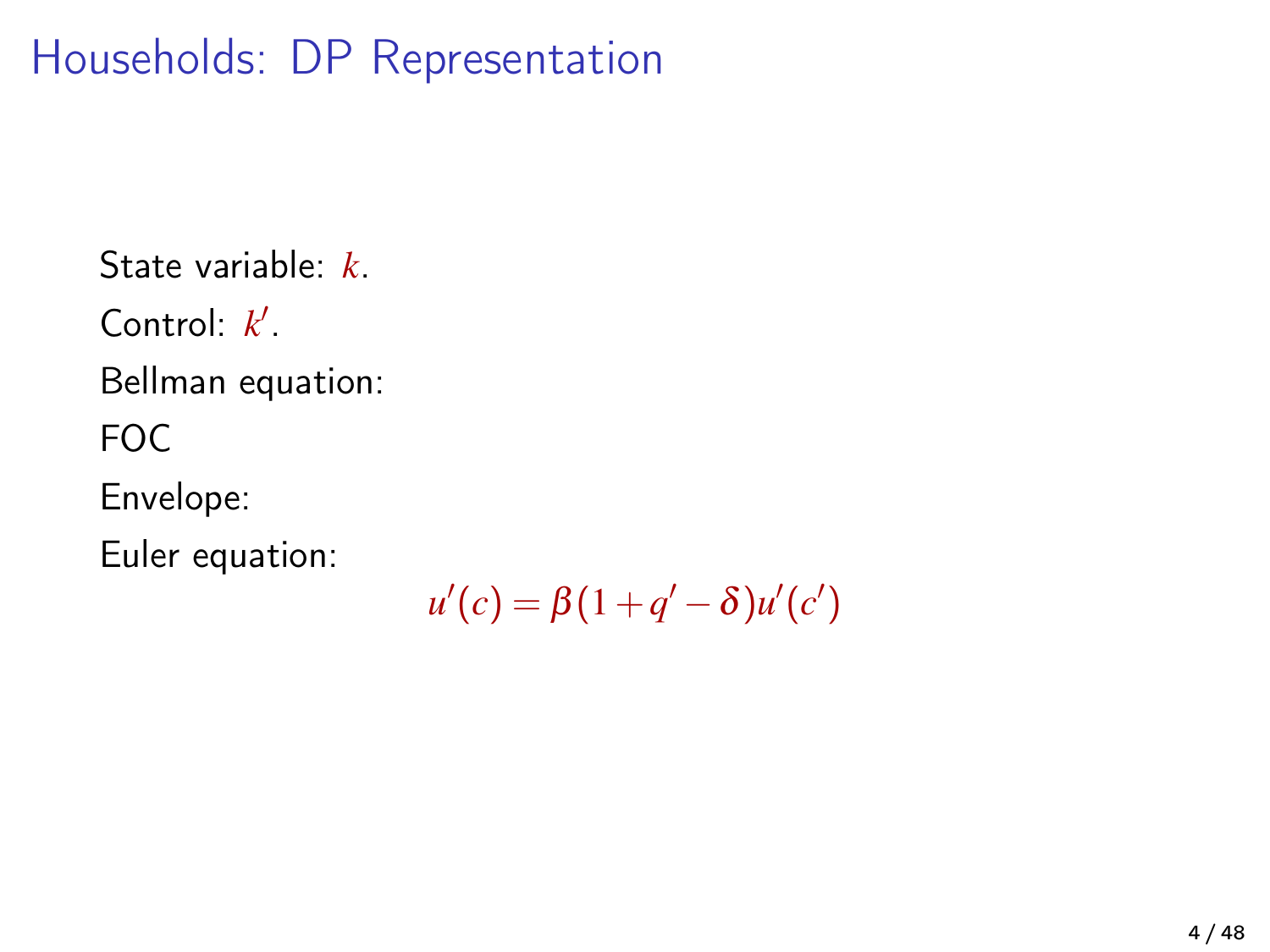# Household: Solution

A pair of policy functions  $c = \phi(k)$  and  $k' = h(k)$  and a value function such that:

- 1. the policy functions solve the "max" part of the Bellman equation, given *V*;
- 2. the value function satisfies

In terms of  $\mathsf{sequences}\colon \{c_t, k_{t+1}\}$  that solve the Euler equation and the budget constraint.

The boundary conditions are  $k_0$  given and the transversality condition (TVC)

 $\lim_{t\to\infty}\beta^t u'(c_t)k_t=0$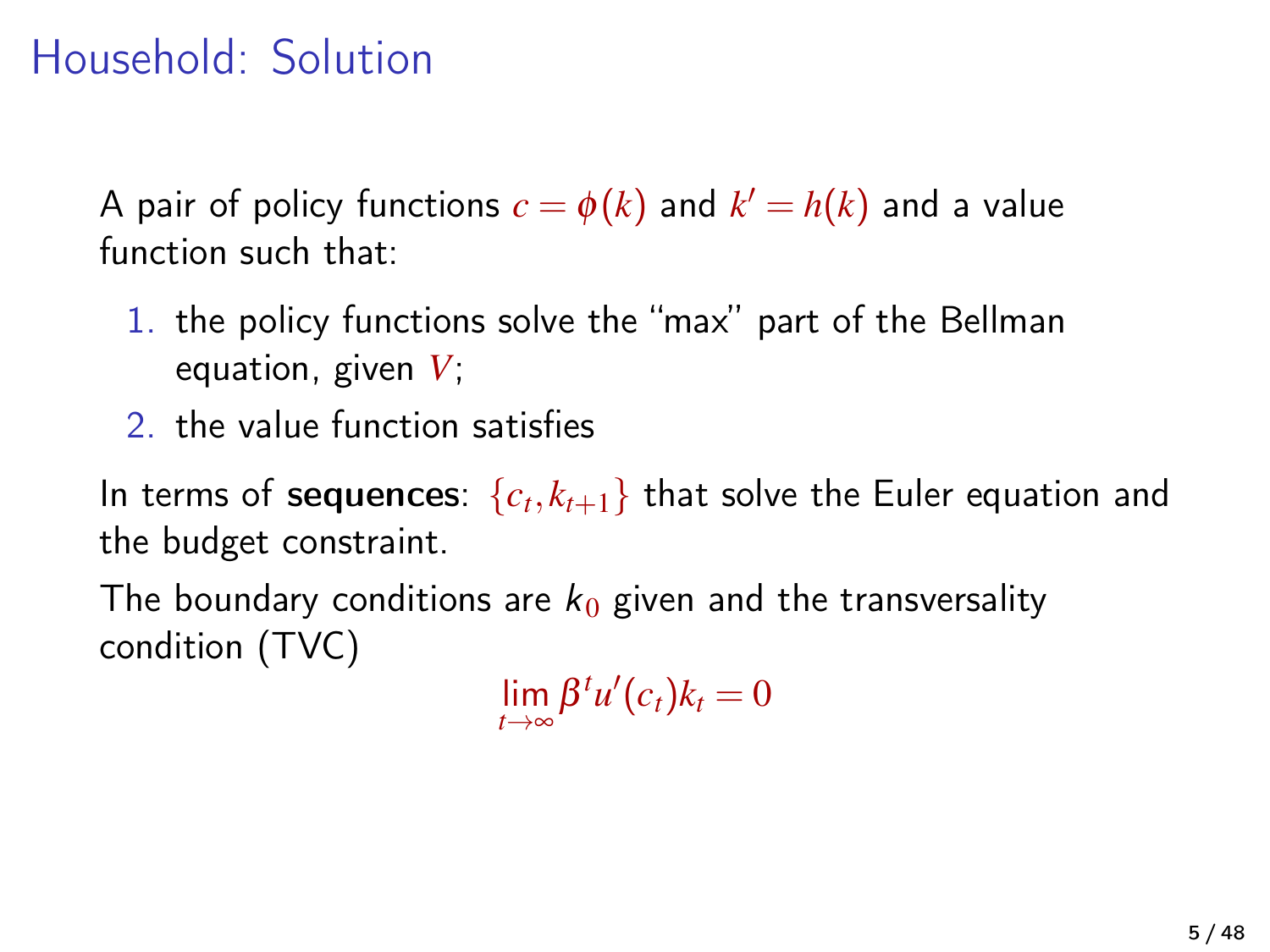#### Firms

- $\triangleright$  Firms rent capital and labor services from households, taking prices (*q*,*w*) as given.
- $\blacktriangleright$  They maximize current period profits:

 $max F(K,L) - wL - qK$ 



 $F_K(K,L) = q$  $F_L(K,L) = w$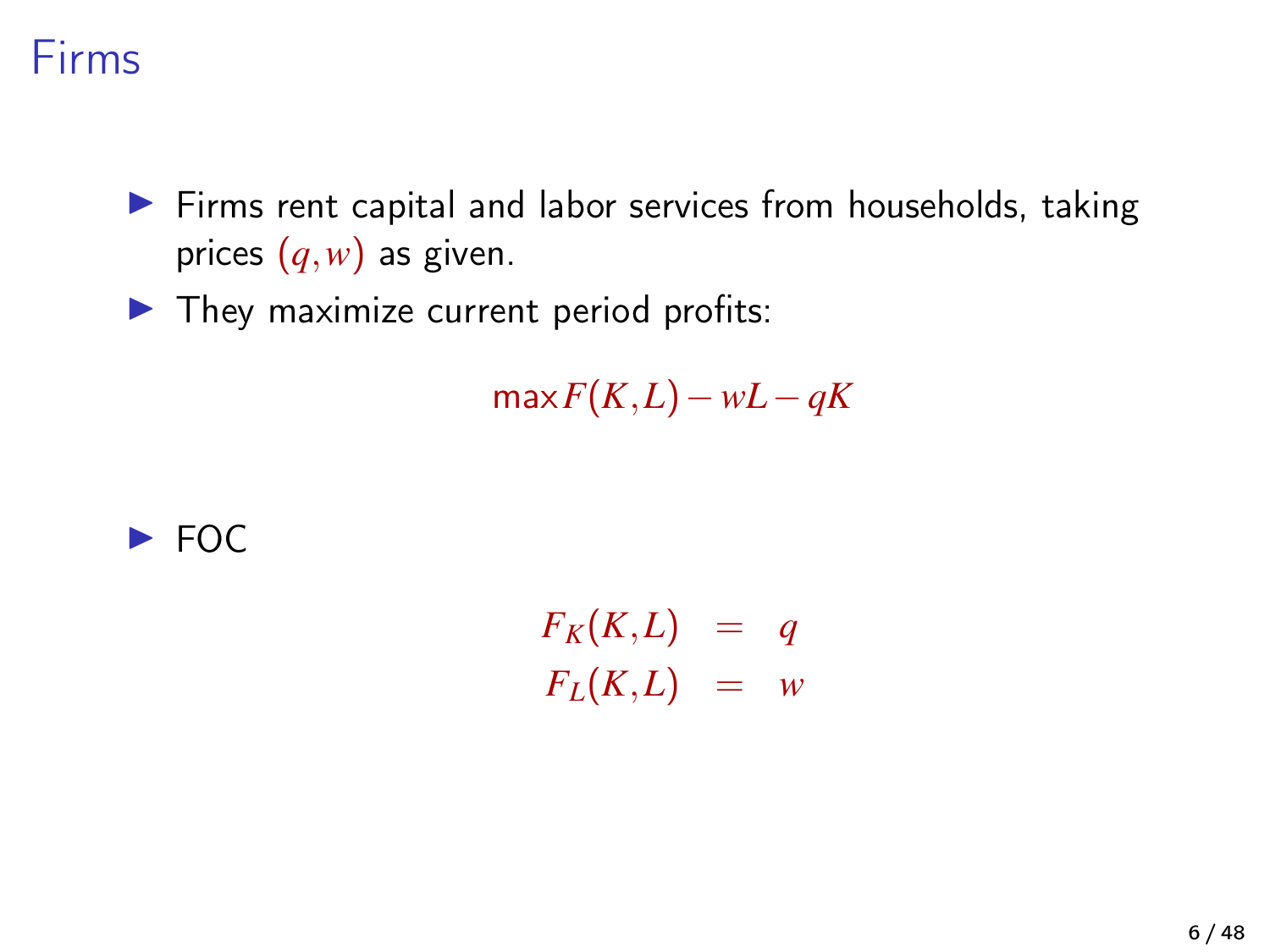

 $\triangleright$  Assume constant returns to scale. Define

 $F(k^F)L = F(K,L)$ 



$$
f'(k^F) = q
$$
  

$$
f(k^F) - f'(k^F)k^F = w
$$

A solution is a pair  $(K, L)$  that satisfies the 2 FOC.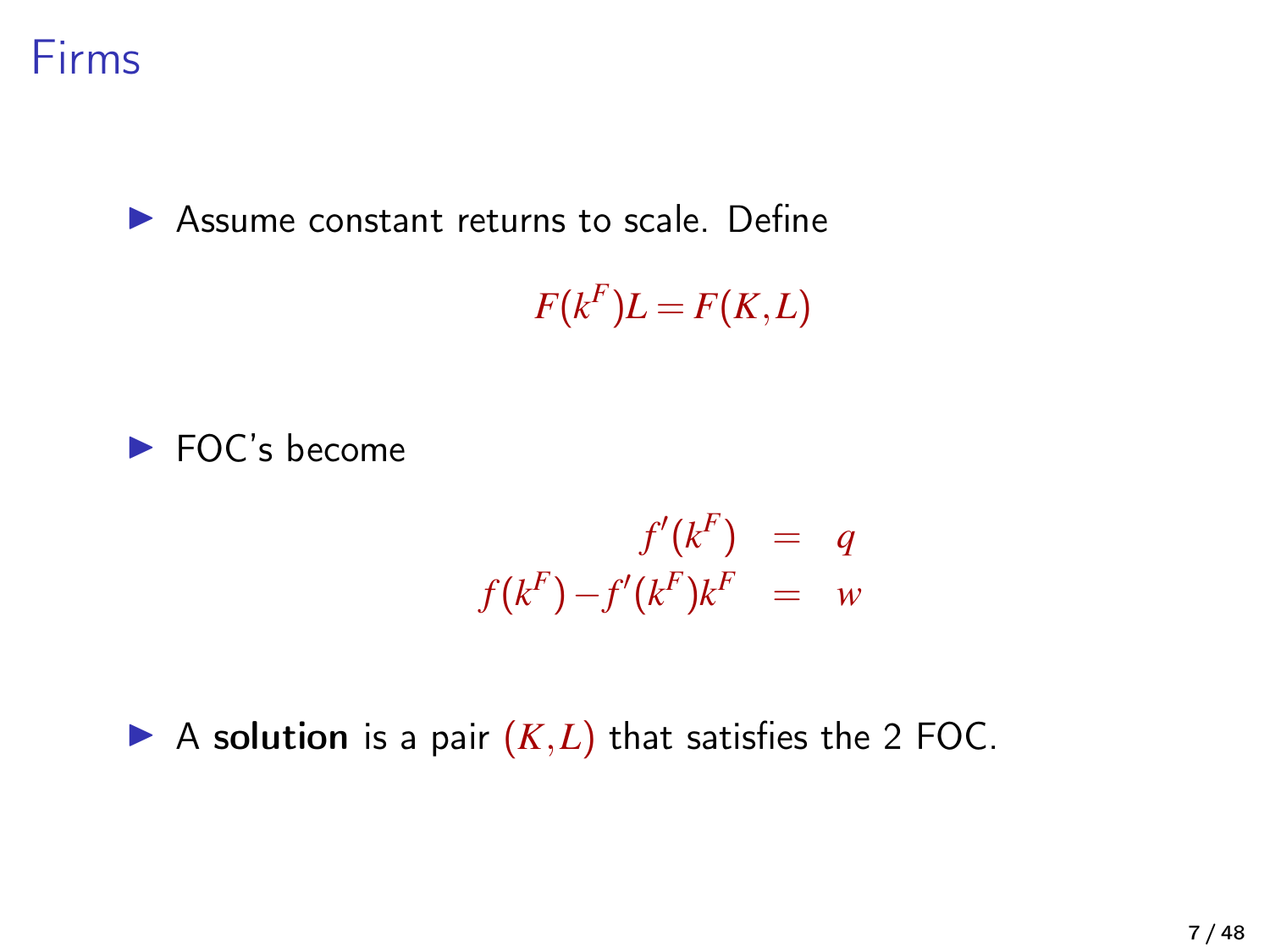# Equilibrium

An equilibrium is a sequence of that satisfy: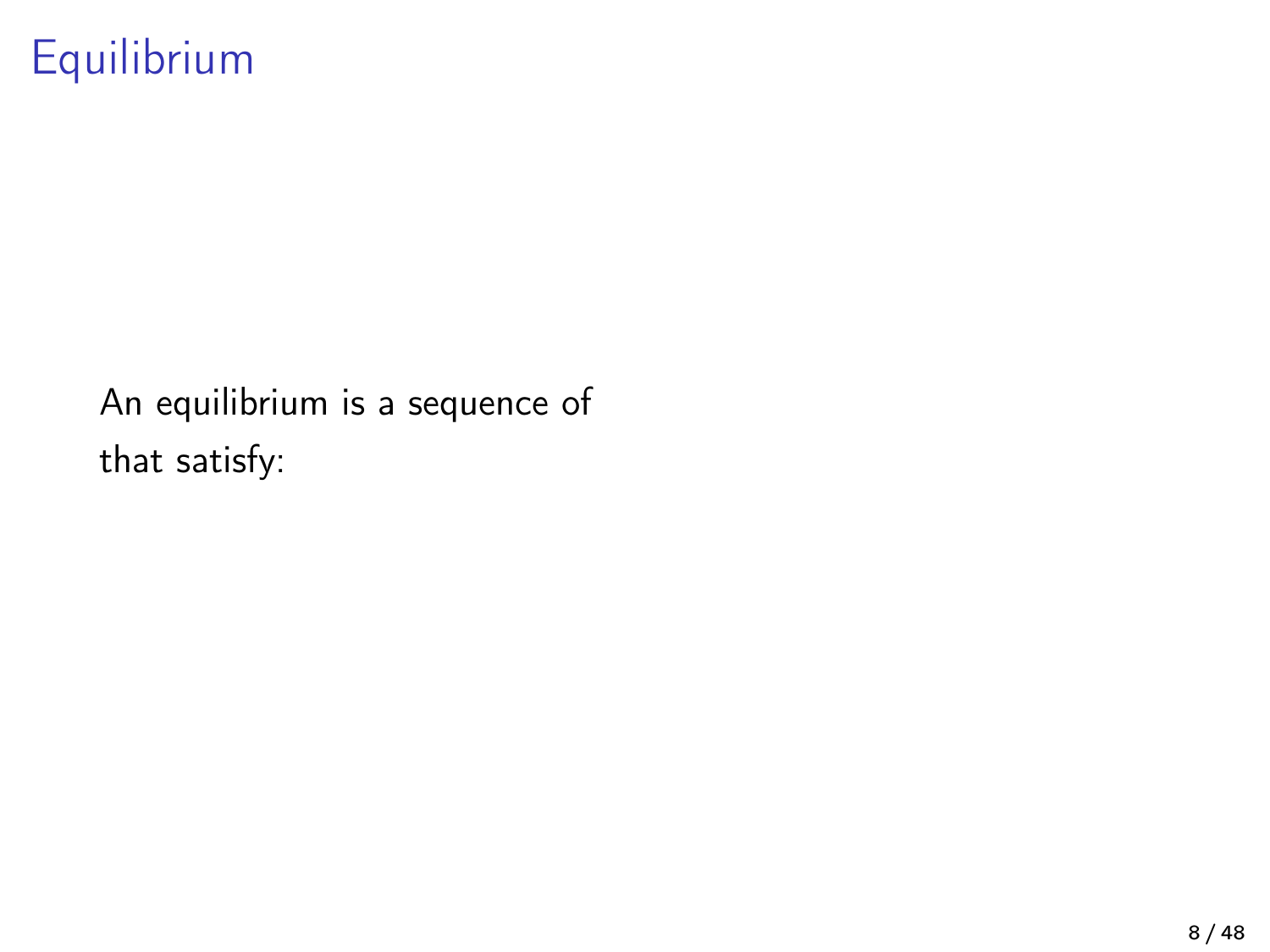# Comparison with the Planner's Solution

One way of showing that the Planner's solution coincides with the CE is to appeal to the First and Second Welfare Theorems.

A more direct way is to show that the equations that characterize CE and the planner's solution are the same.

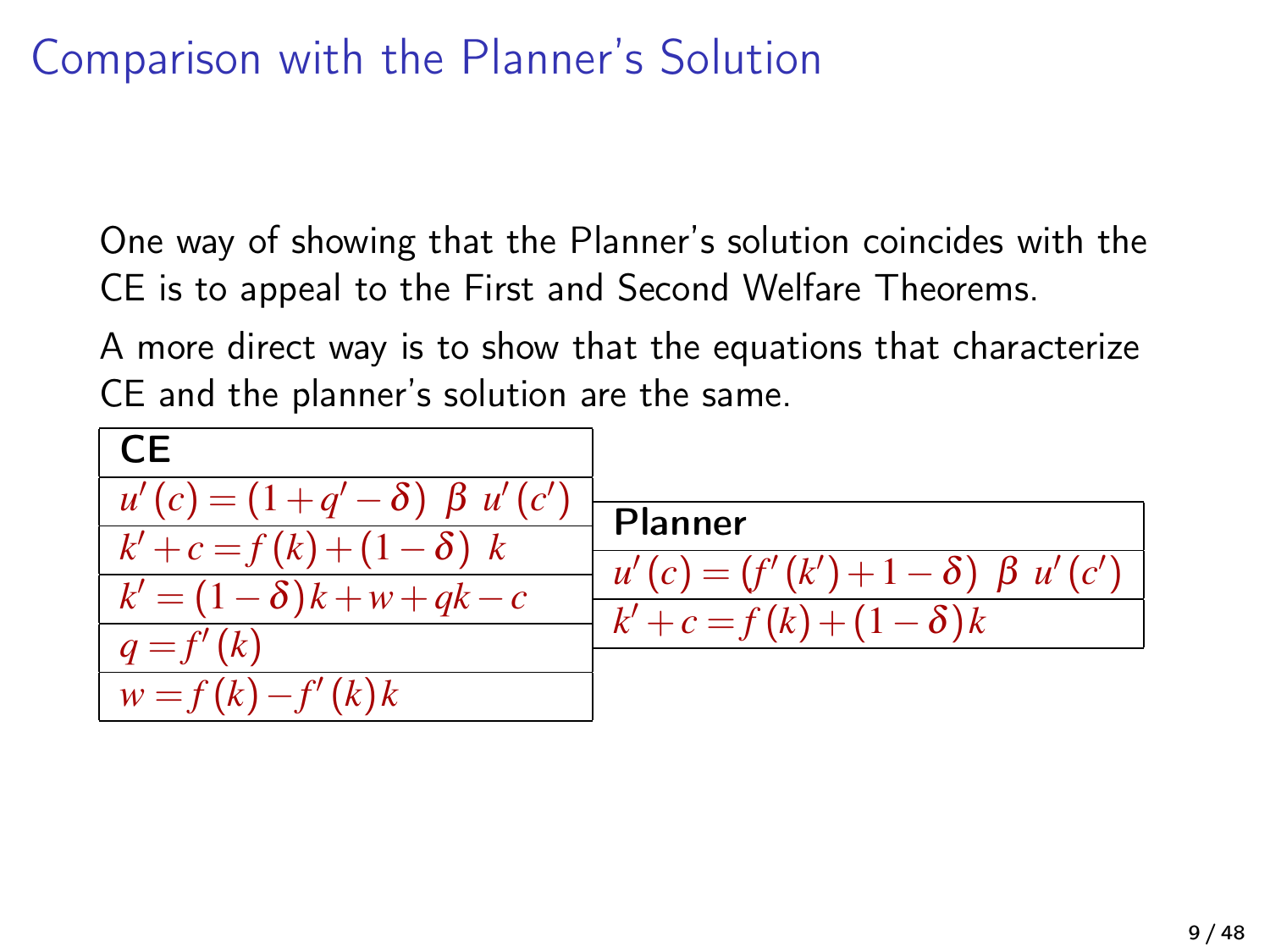# Recursive Competitive Equilibrium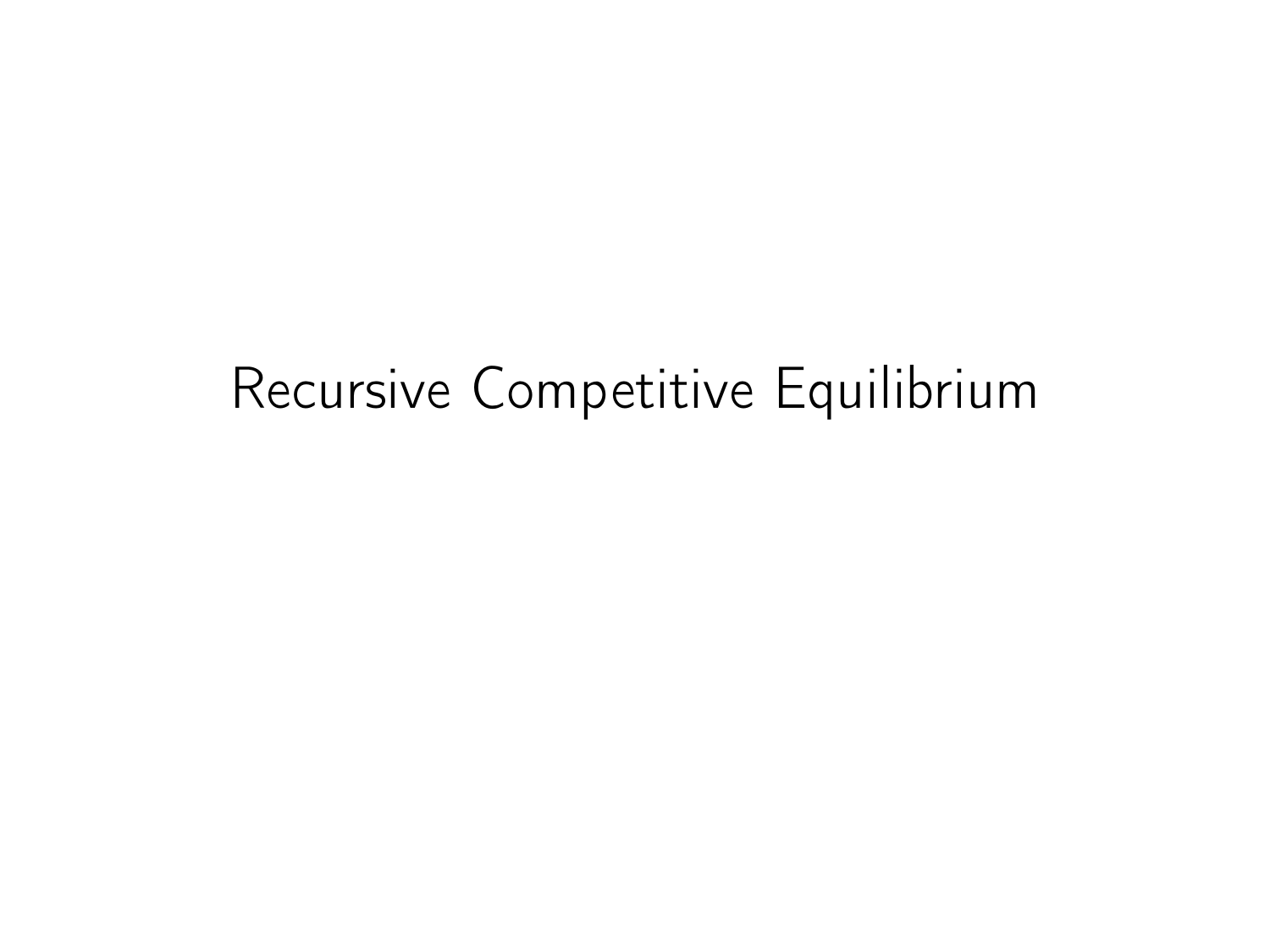# Recursive competitive equilibrium

Recursive CE is an alternative way of representing a CE that is more fully consistent with the DP approach.

- $\blacktriangleright$  Everything is written as functions of the state variables.
- $\blacktriangleright$  There are no sequences.

This is useful especially in models with

- $\triangleright$  heterogeneous agents where the distribution of households is a state variable;
- $\blacktriangleright$  uncertainty, where we cannot assume that agents take future prices as given.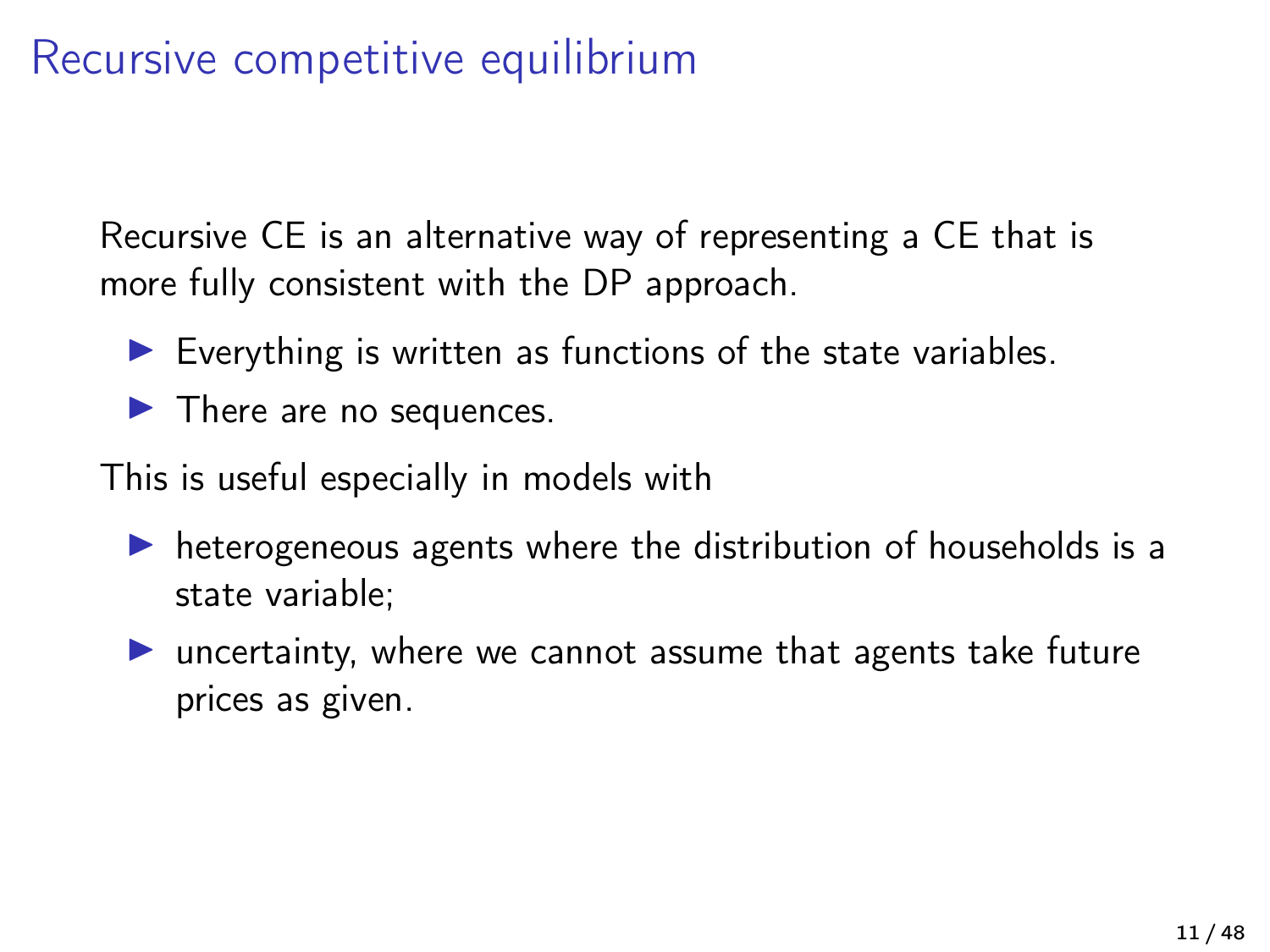# Recursive competitive equilibrium

#### Key feature of RCE

Everything in the economy is a function of the aggregate state *S*.

Agents form expectations using the law of motion for  $S: S' = G(S)$ 

 $\blacktriangleright$  E.g., to form expectations over future interest rate, use the law of motion for *k* and the price function  $q = f'(k)$ .

A fixed point problem:

- $\triangleright$  Agents' policy functions depends on the laws of motion.
- $\blacktriangleright$  The laws of motion depend on agents' policy functions.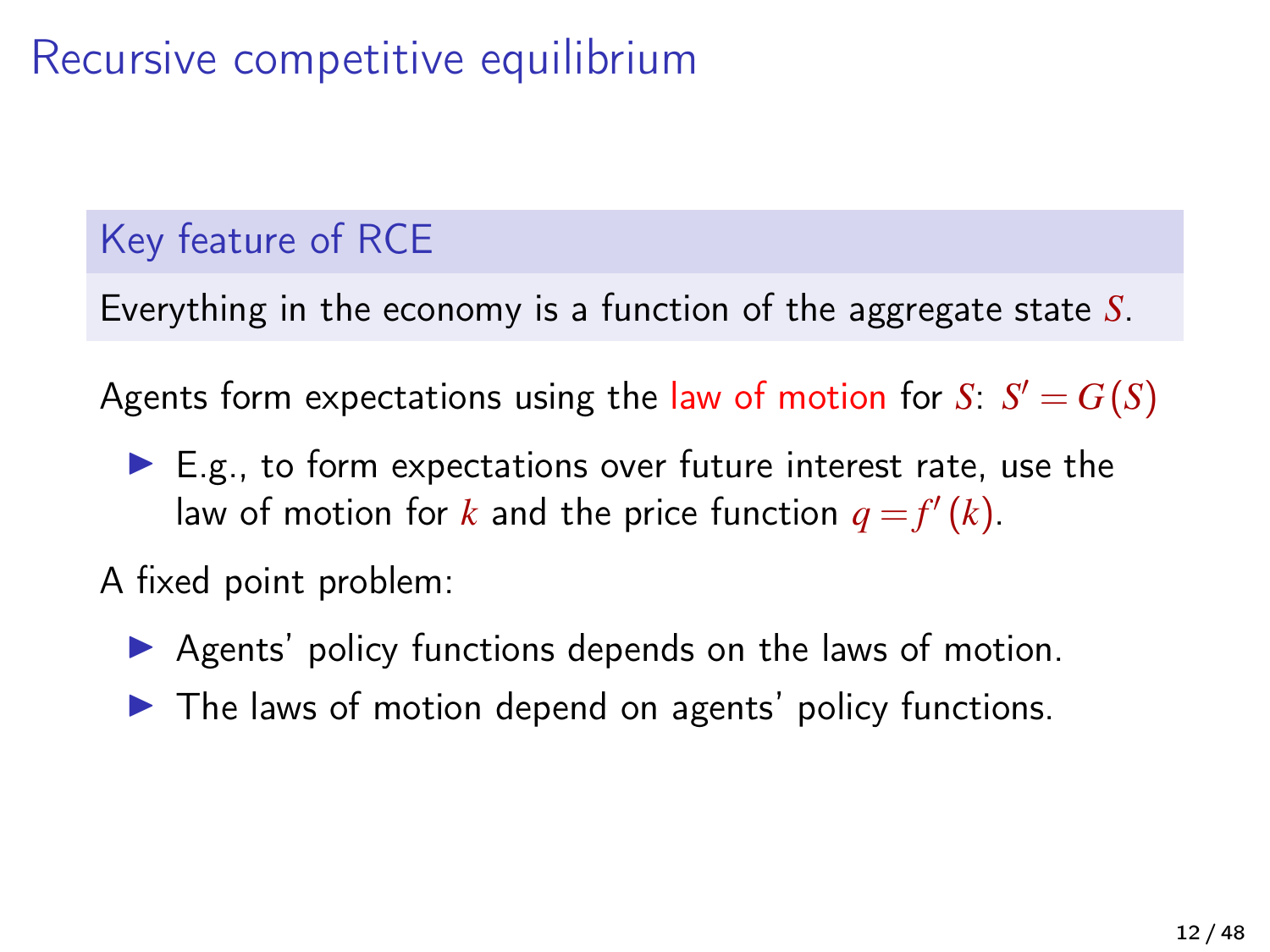The economy's state variable is aggregate *K*.

- $\blacktriangleright$  Call its law of motion  $K' = G(K)$ .
- $\blacktriangleright$  This is part of the equilibrium.

We solve the household problem for a saving function  $k' = h(k, K)$ .

It depends on the private state  $k$  and the aggregate state  $K$ .

We solve the firm's problem for price functions  $q(K)$ ,  $w(K)$ .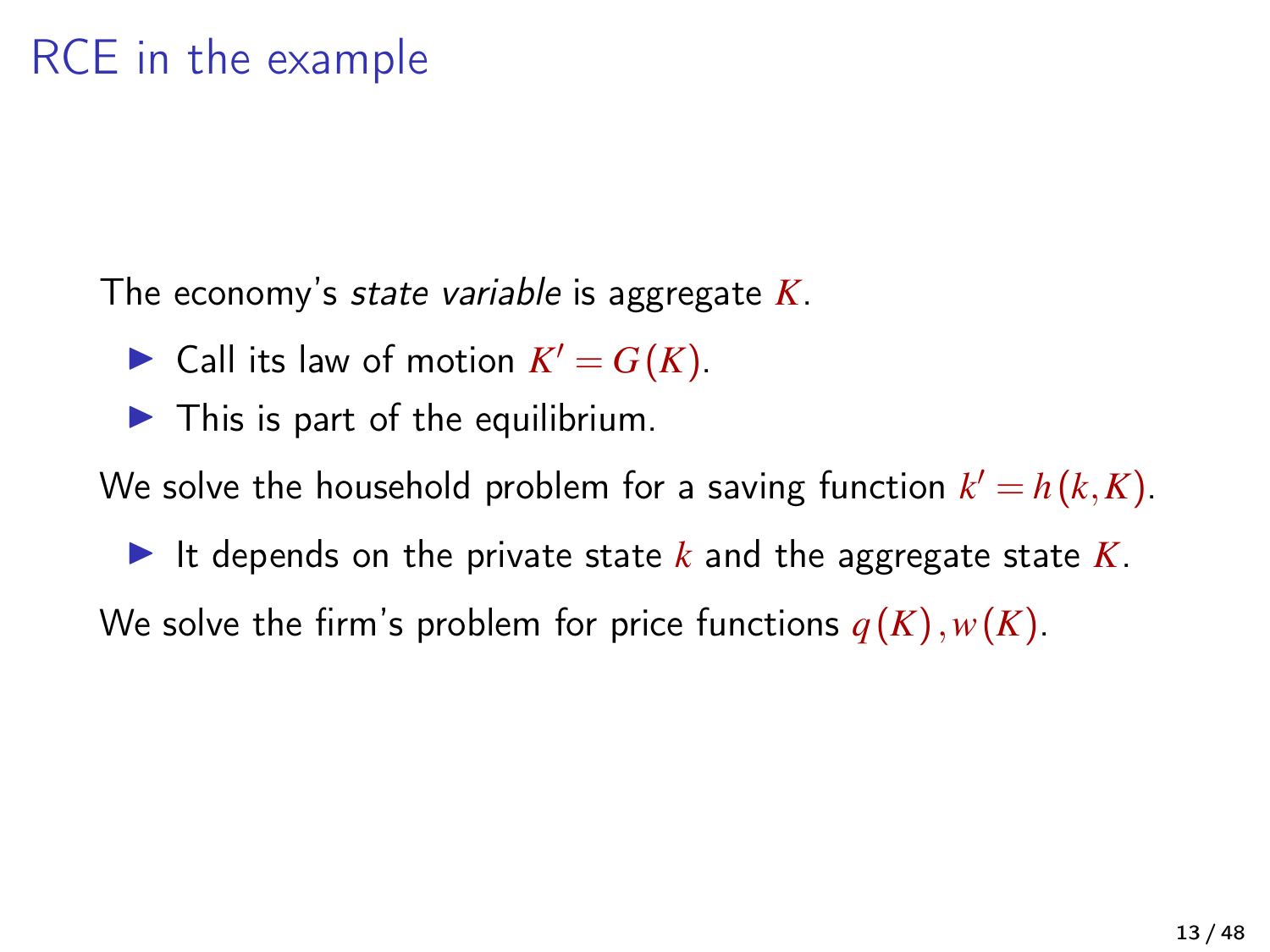### Household

The household solves

$$
\max \sum_{t=0}^{\infty} \beta^t u(c_t)
$$

subject to

$$
k_{t+1} = (1 - \delta)k_t + w(K_t) + q(K_t)k_t - c_t
$$

The household's problem has an individual state *k* and an aggregate state *K*.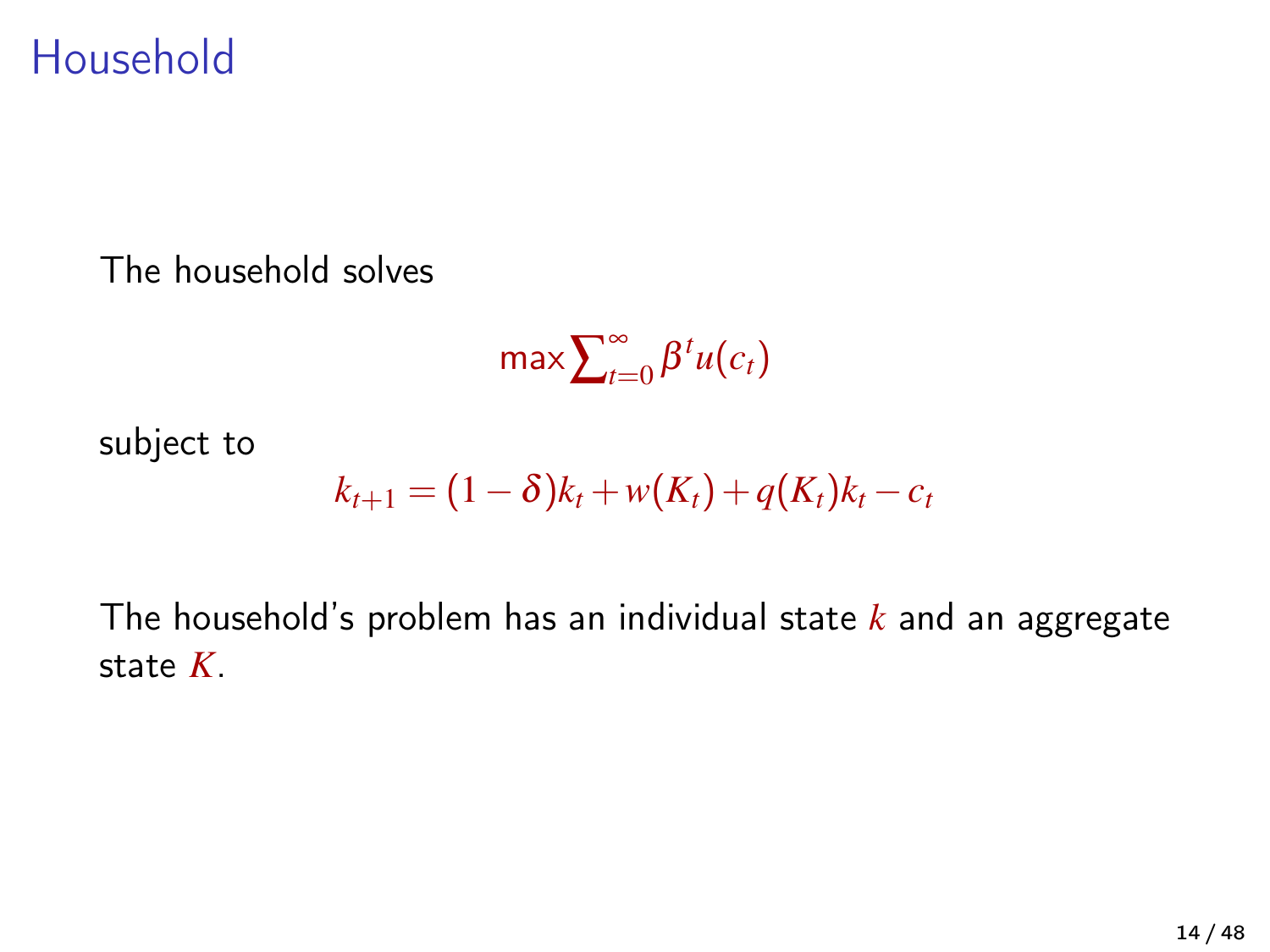### Household

Bellman's equation is

$$
V(k, K) = \max u([1 - \delta]k + w(K) + q(K)k - k') + \beta V(k', K')K' = G(K)
$$

Solution:  $k' = h(k,K)$ .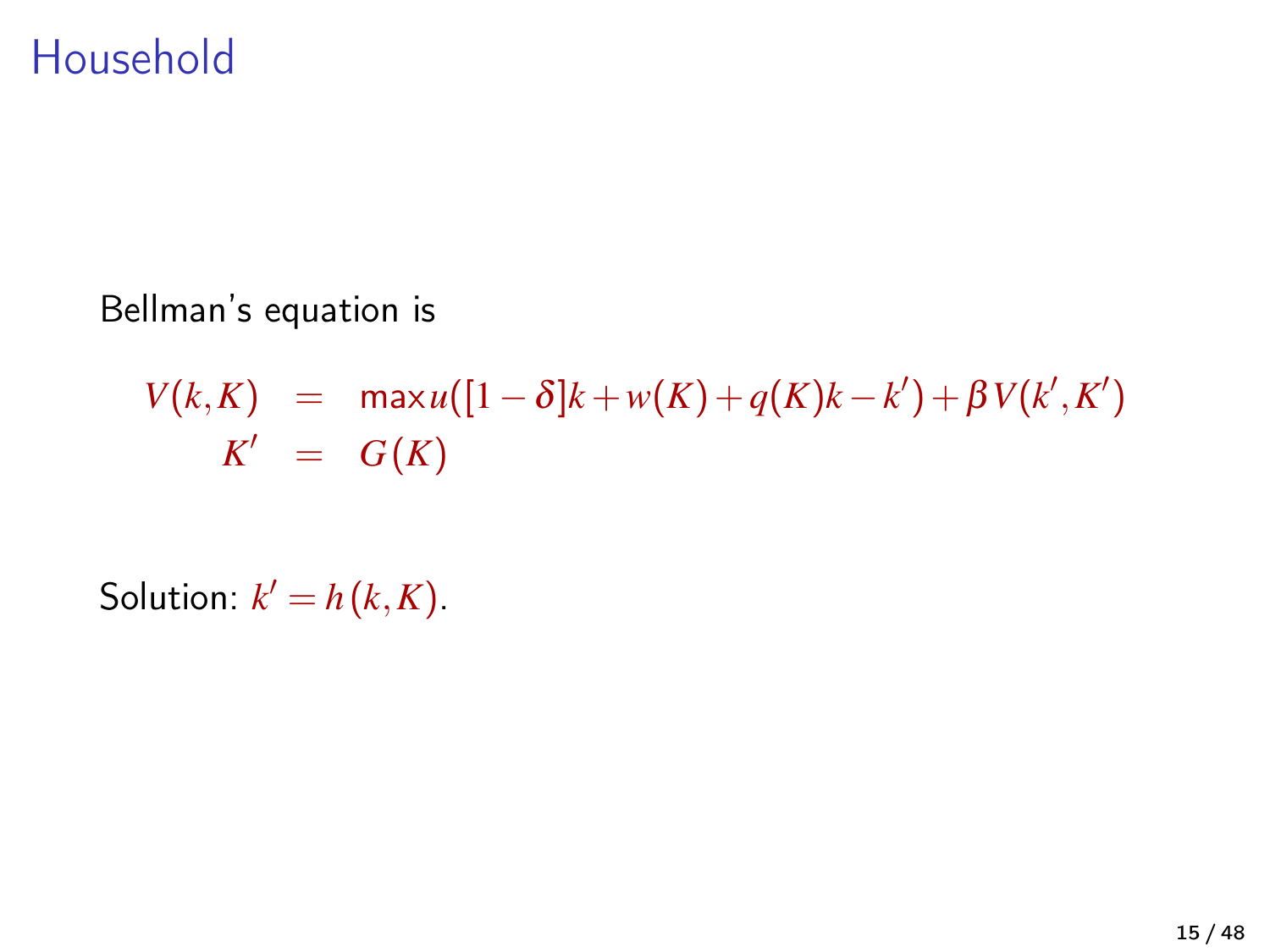

Nothing changes in the firm's problem. Solution:

$$
q(K) = f'(K)
$$
  

$$
w(K) = f(K) - f'(K)K
$$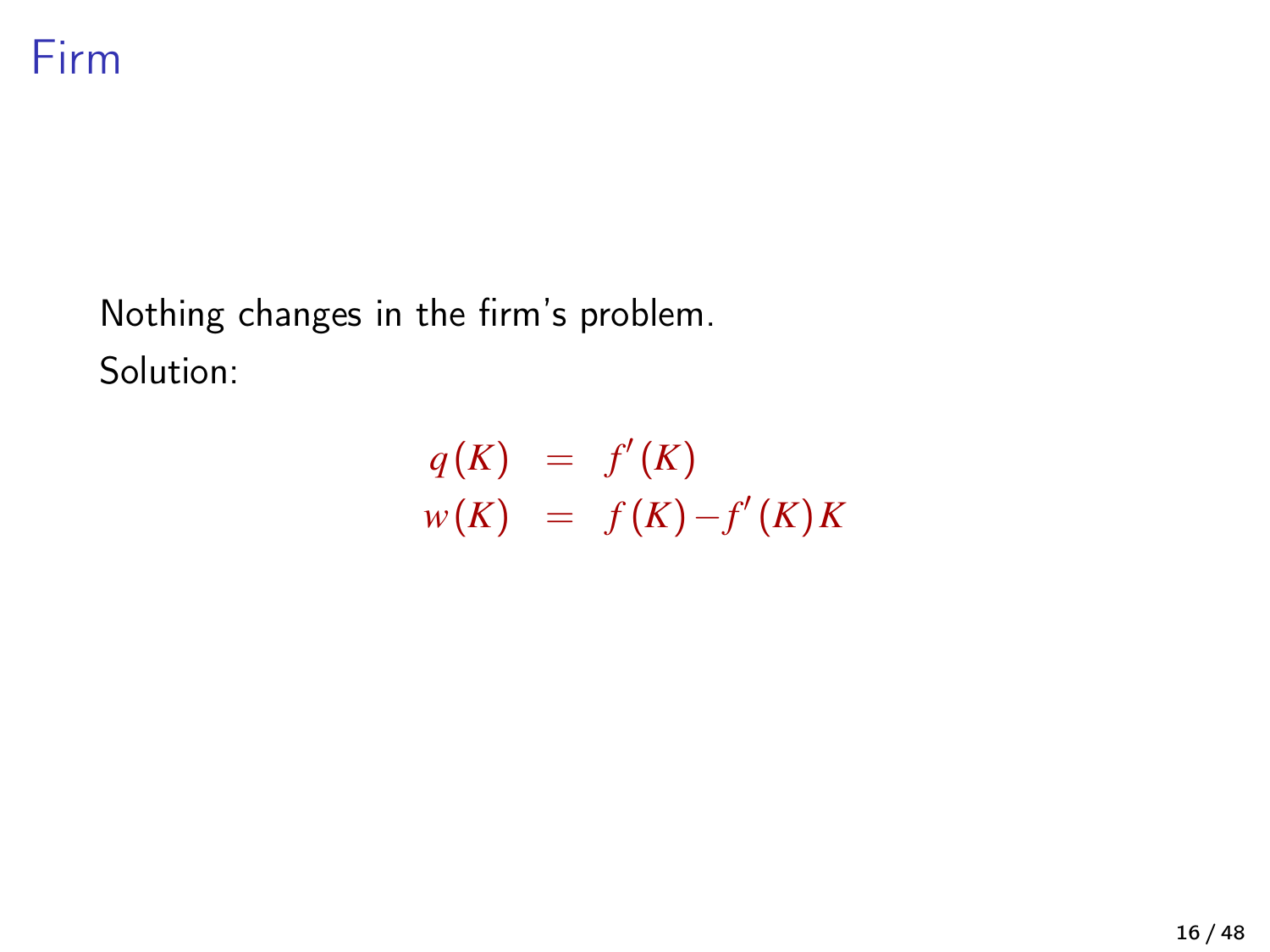# RCE

Objects:

- ighthousehold: a policy function  $k' = h(k, K)$  and a value function  $V(k,K)$ .
- If firm: price functions  $q(K), w(K)$ ,
- In law of motion for the aggregate state:  $K' = G(K)$ ,

Equilibrium conditions:

- ighthousehold: Given  $G(K)$ ,  $q(K)$ ,  $w(K)$ : the policy function solves the household's DP.
- $\blacktriangleright$  firm: The price functions satisfy firm FOCs.
- $\blacktriangleright$  Markets clear (same as before, except for notation).
- $\blacktriangleright$  Household expectations are consistent with household behavior:

$$
h(K,K)=G(K)
$$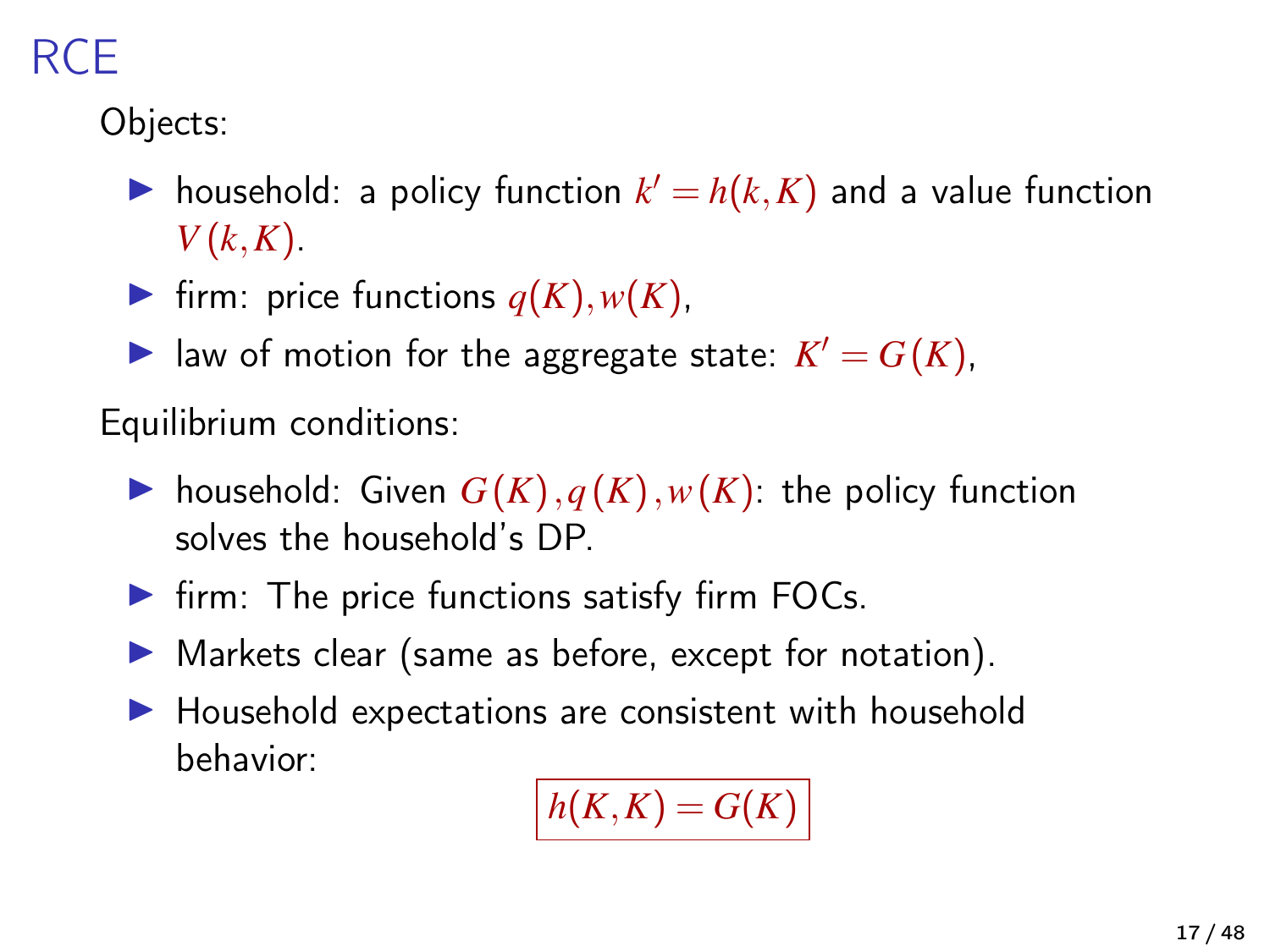## **Consistency**

 $h(K,K) = G(K)$ 

Basic idea: expectations (governed by *G*) are consistent with actions.

In equilibrium, the household holds  $k = K$  and chooses  $k' = h(K,K)$ . He expects  $K' = G(K)$ .

Correct expectations requires  $k' = K'$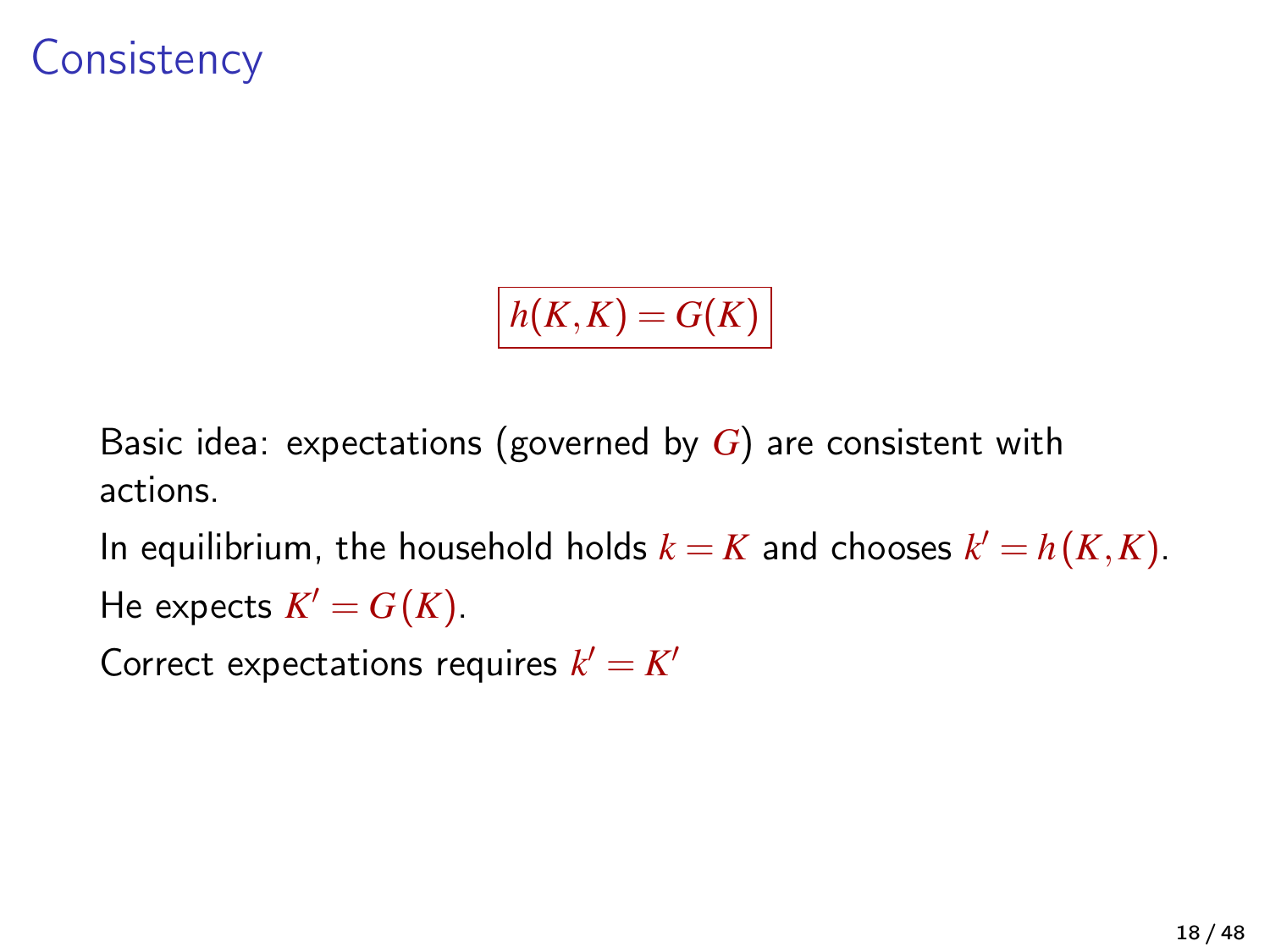# Example: Heterogeneous Workers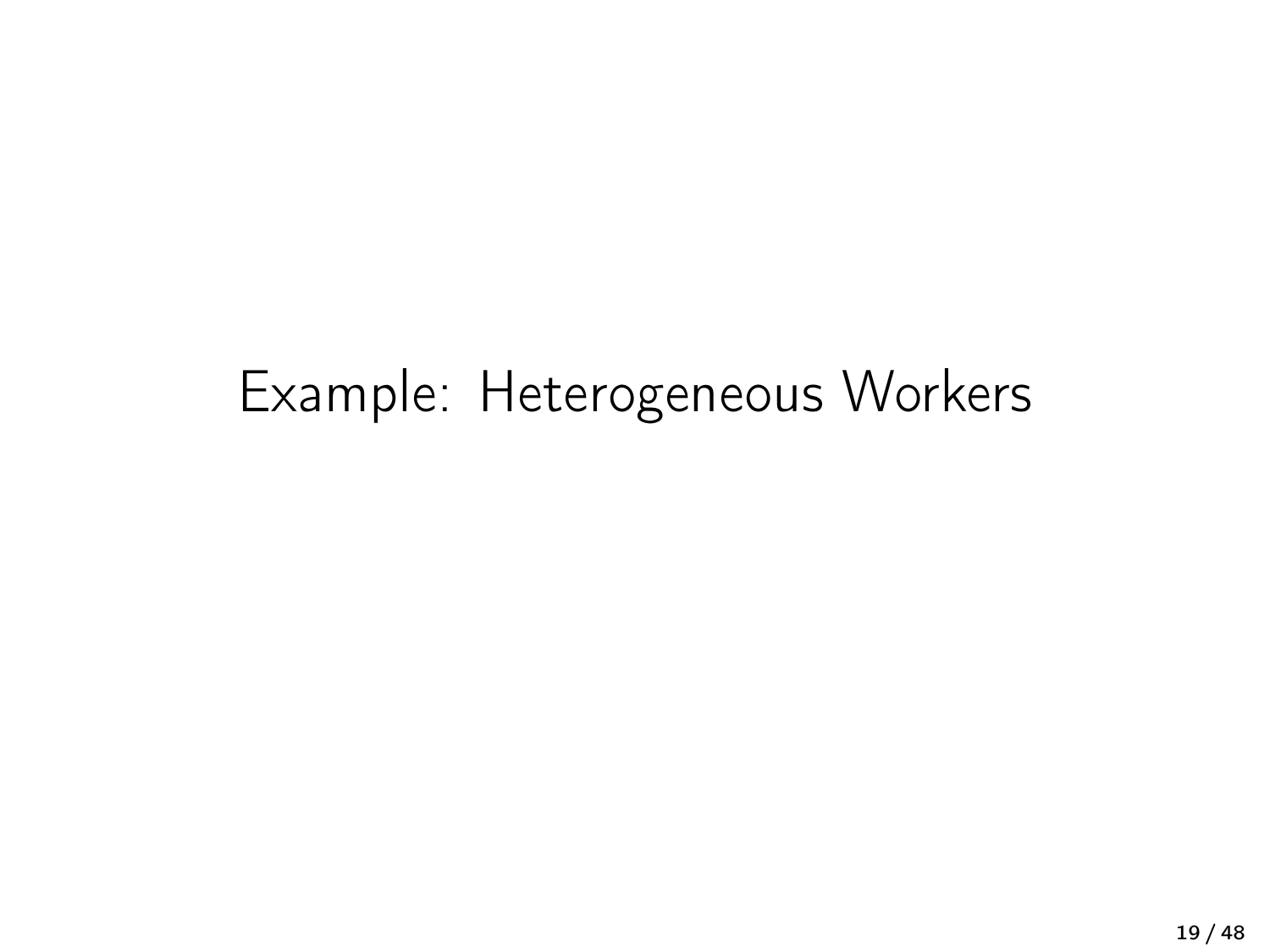#### Recursive CE: Example **Households**

There are *N<sup>j</sup>* households of type *j*. The representative type *j* household solves:

$$
\max \sum_{t=0}^{\infty} \beta^t u(c_t, l_t)
$$
  
s.t.  $k_{t+1} = R_t k_t + w_t l_t - c_t$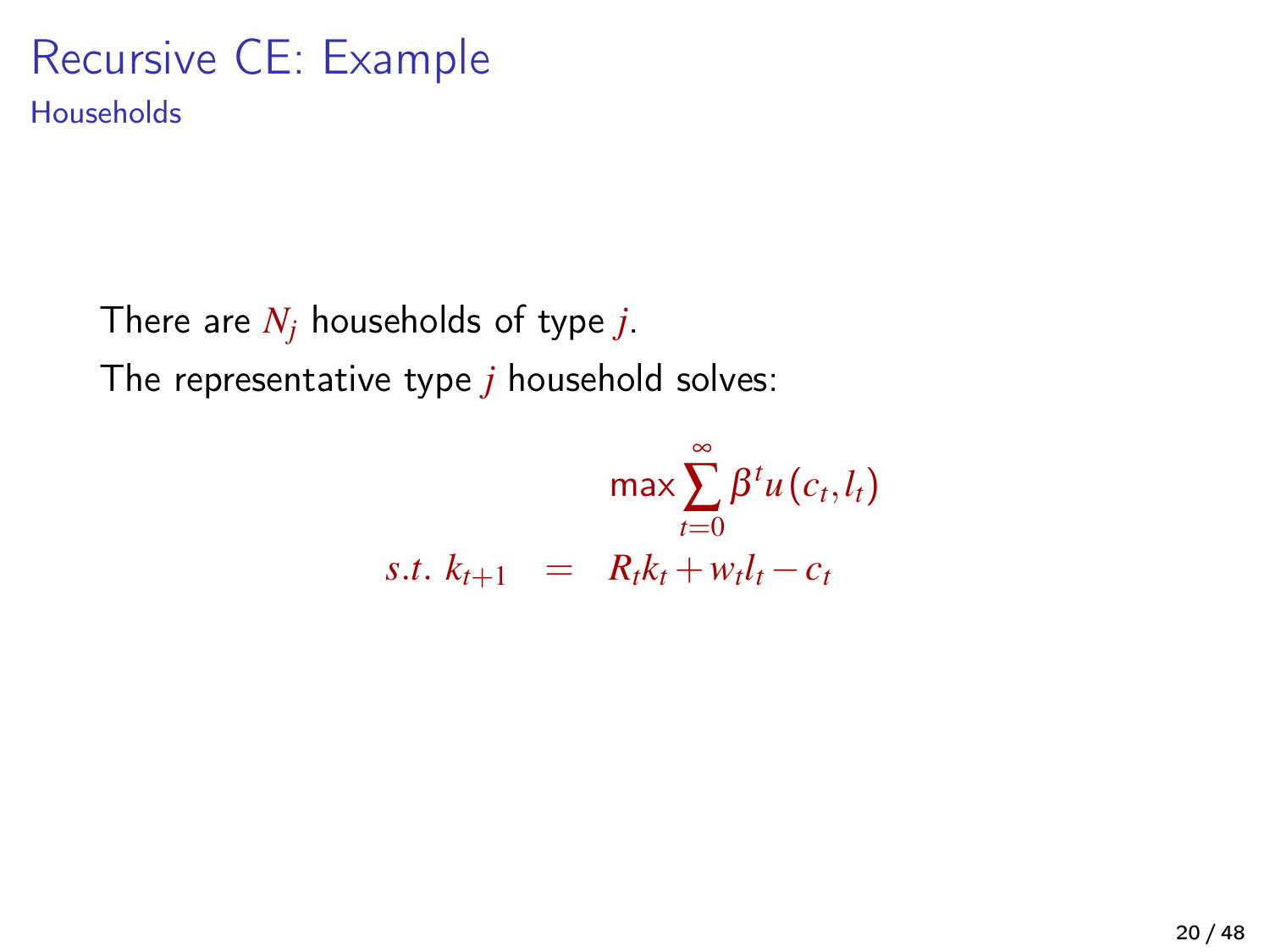Aggregate State



κ*j* is wealth of household *j* in equilibrium.

The household knows the law of motion

$$
\kappa' = G(\kappa) \tag{2}
$$

with *j*th element

$$
\kappa'_{j} = G_{j}(\kappa) \tag{3}
$$

Why not just  $S = K$ ?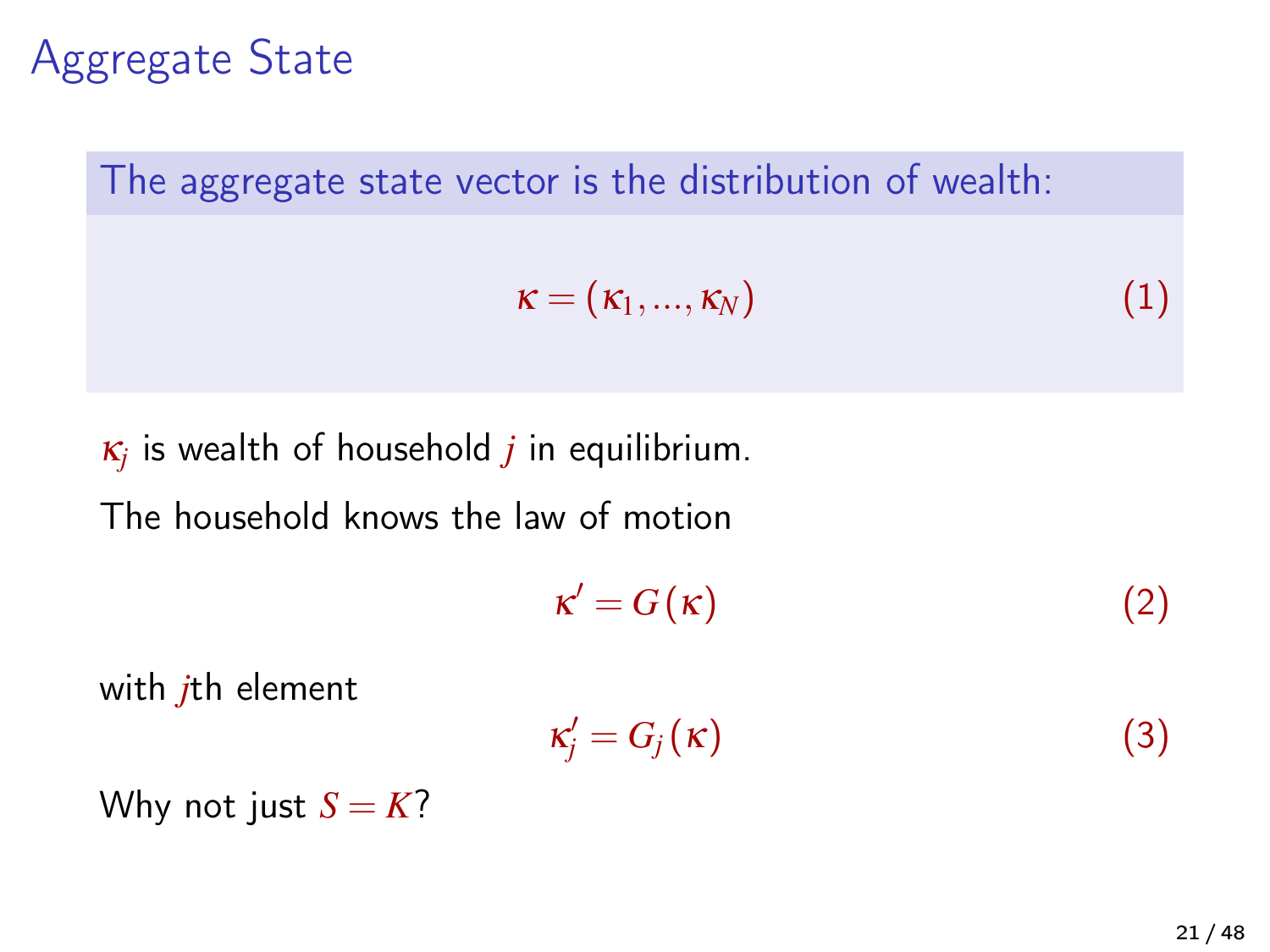## Aggregate State

#### Rule of thumb

With heterogeneous agents, the aggregate state includes the joint distribution of individual states.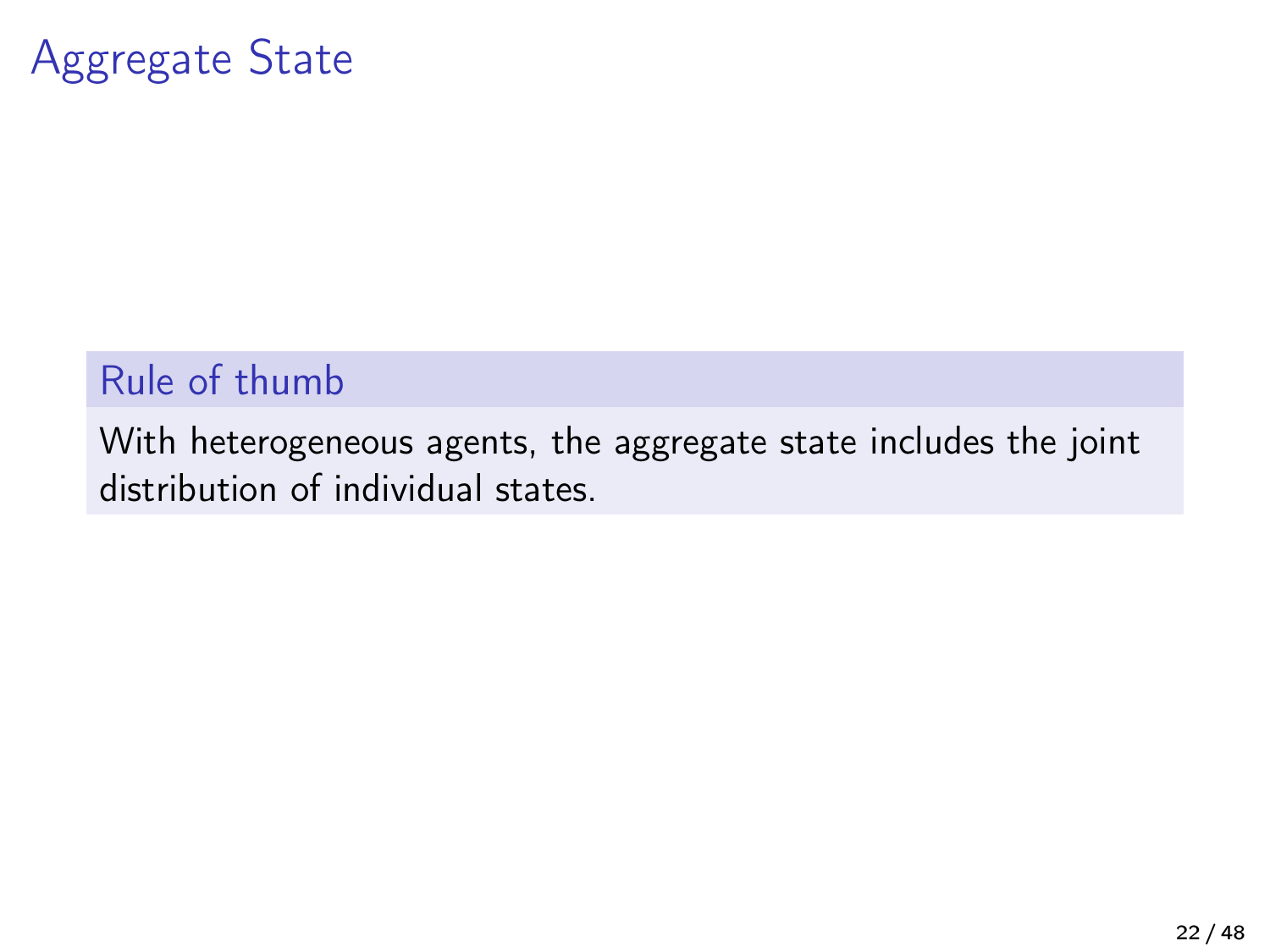# Household Dynamic Program

$$
V_j(k_j, \kappa) = \max u(c_j, l_j) + \beta V_j(k'_j, G(\kappa))
$$
  

$$
k'_j = R(\kappa)k_j + w(\kappa)l_j - c_j
$$

First-order conditions:

$$
u_c(c_j, l_j) = \beta V_{j,1} (k'_j, G(\kappa))
$$
  
\n
$$
u_l(c_j, l_j) = \beta V_{j,1} (k'_j, G(\kappa)) w(\kappa)
$$
\n(4)

Envelope:

$$
V_{j,1}(k_j,\kappa) = u_c(c_j,l_j) \, R(\kappa) \tag{6}
$$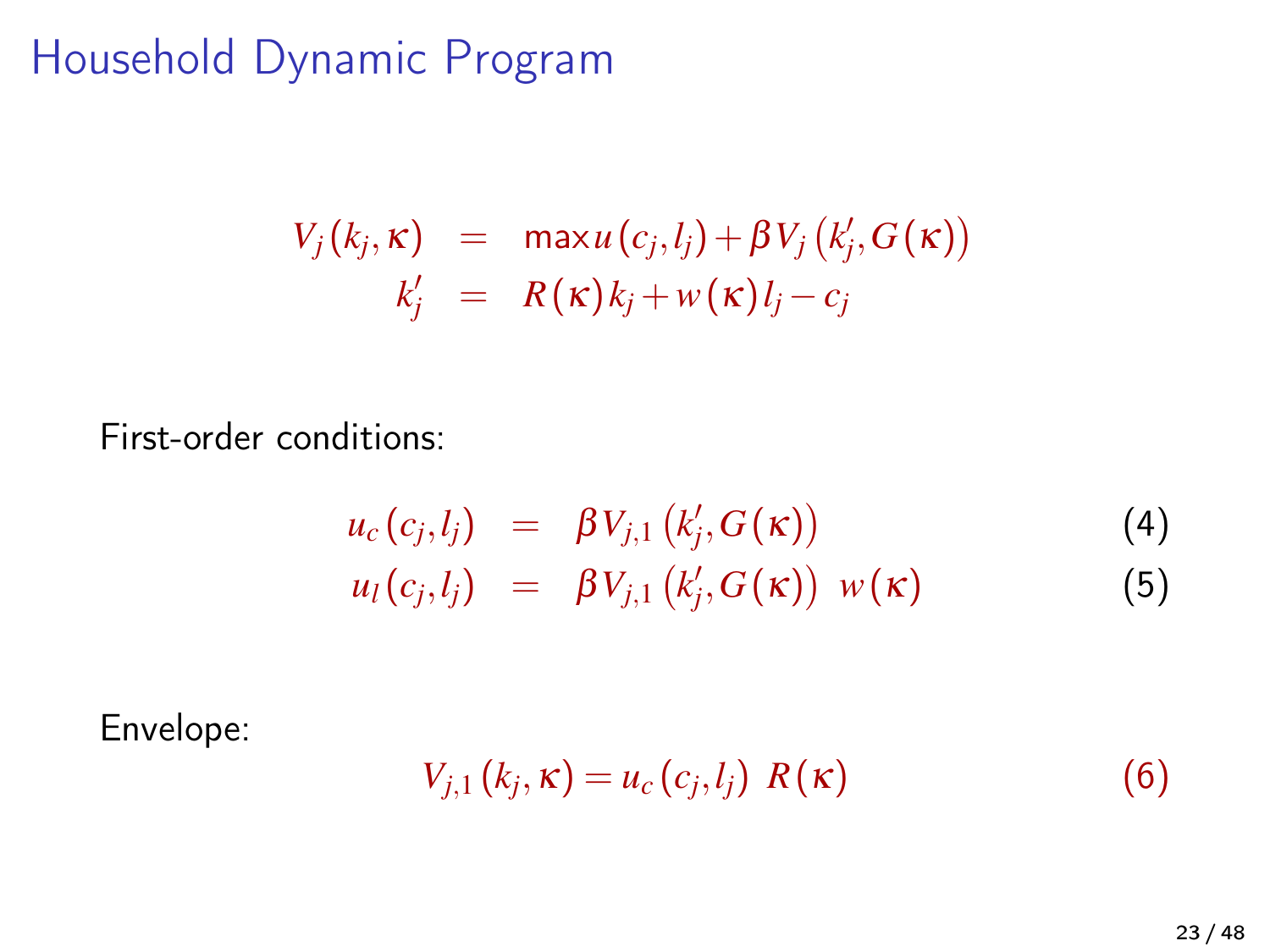# Household solution

A solution to the type *j* household problem consists of

 $\blacktriangleright$  a value function  $V_i$ 

 $\blacktriangleright$  policy functions  $k'_j = h_j(k_j, \kappa)$ ,  $l_j = \ell_j(k_j, \kappa)$ , and  $c_j = g_j(k_j, \kappa)$ . These satisfy:

1.  $V_j$  is a fixed point of the Bellman equation, given  $h, \ell$  and  $g.$ 2.  $h, \ell$  and  $g$  "max" the Bellman equation.

Implicit: the household takes  $S' = G(S)$  as given.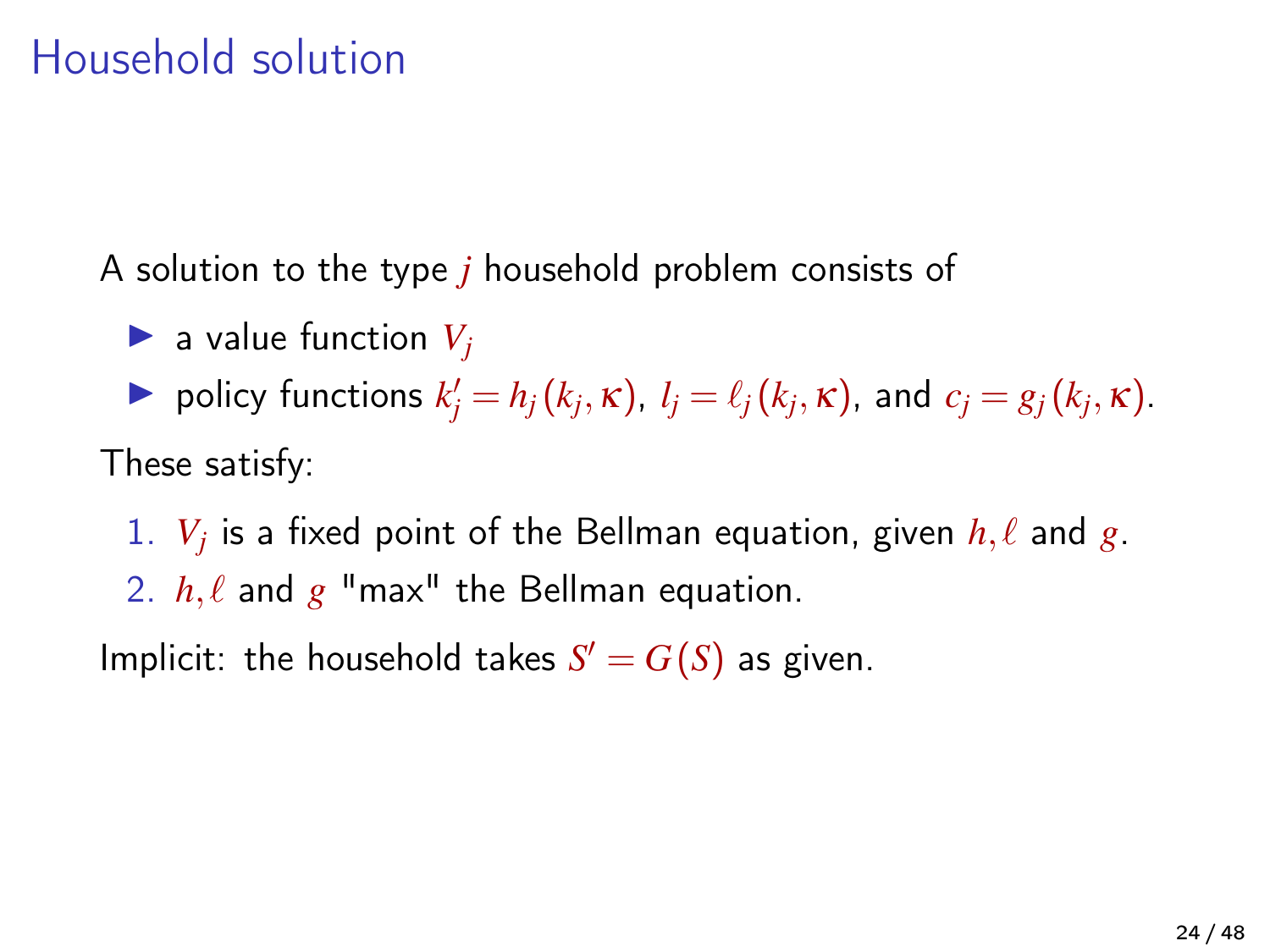

This is standard:

$$
\max_{K,L} F(K,L) - w(\kappa)L - q(\kappa)K
$$

FOC: Factor prices equal marginal products. Solution:  $K(\kappa)$  and  $L(\kappa)$ .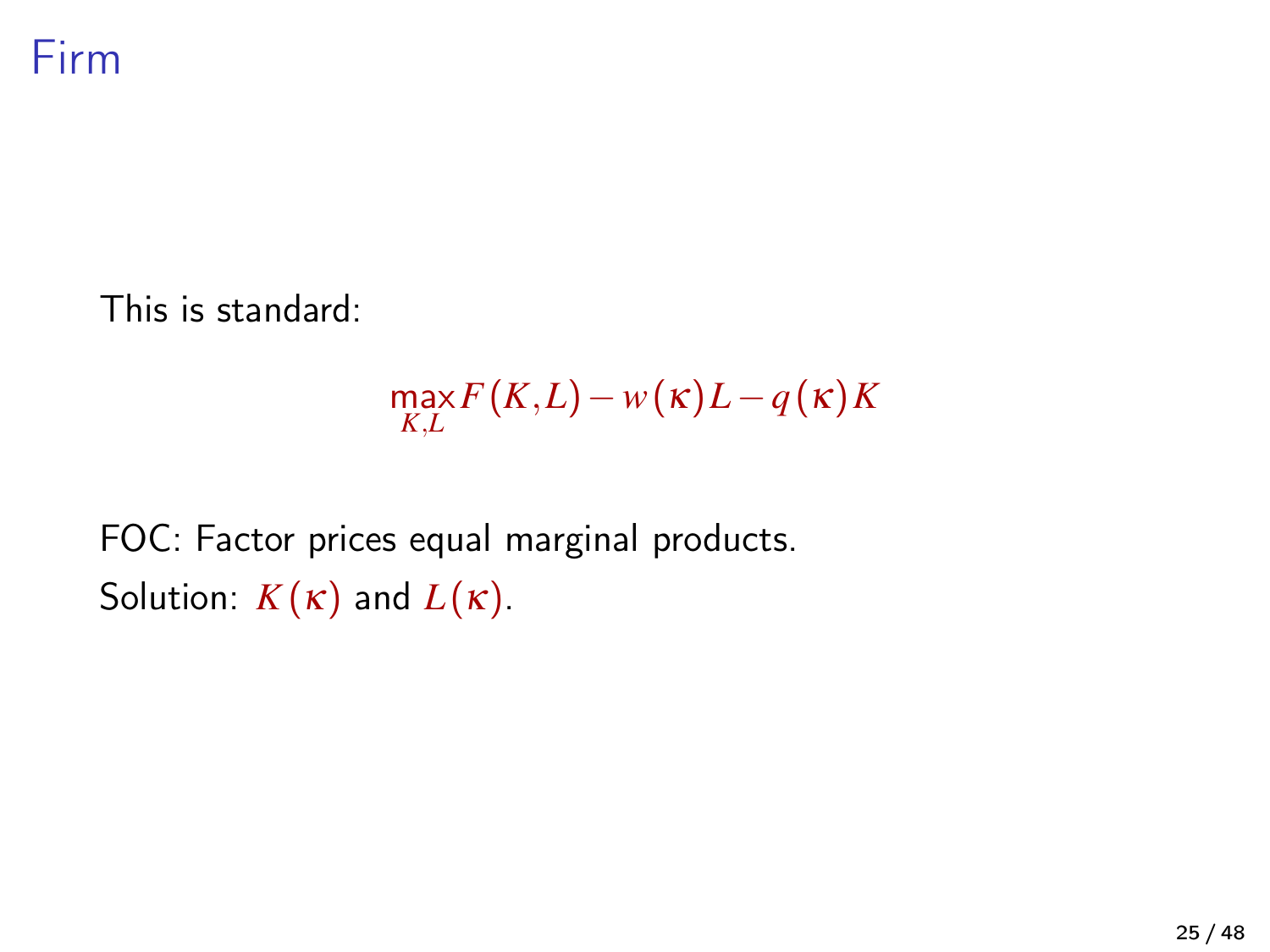## Market clearing

Goods:

$$
F(K(\kappa),L(\kappa)) + (1-\delta)K(\kappa) = \sum_j N_j [g_j(\kappa_j,\kappa) + h_j(\kappa_j,\kappa)] \quad (7)
$$

Labor:

$$
L(\kappa) = \sum_{j} N_j \ell(\kappa_j, \kappa) \tag{8}
$$

Capital:

$$
K(\kappa) = \sum_{j} N_j \kappa_j \tag{9}
$$

#### **Note**

Everything is either exogenous or a function of the state variables.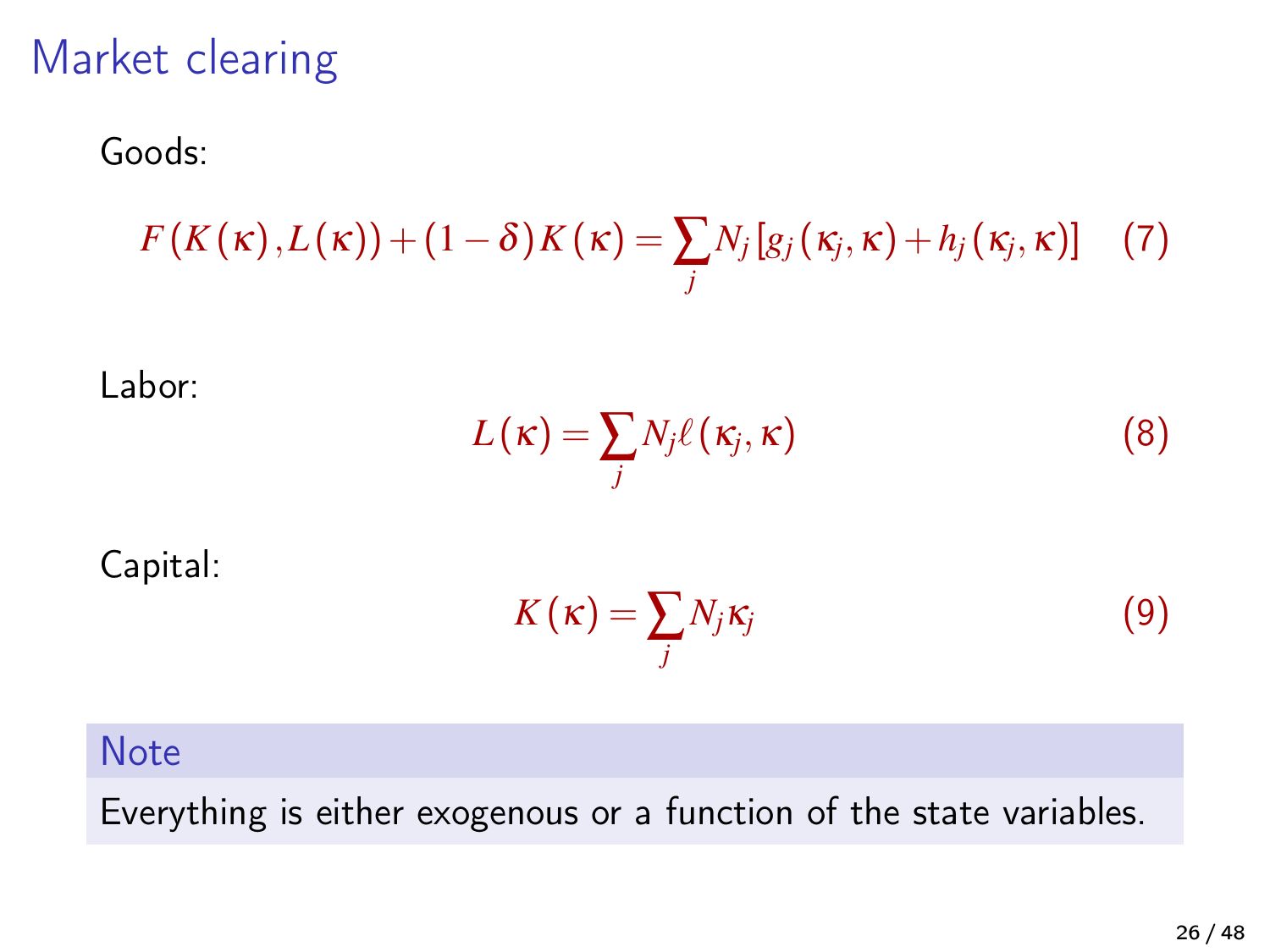# Recursive CE

Objects:

- $\blacktriangleright$  household: functions  $V_j, h_j, \ell_j, g_j$
- **Firm:**  $K(\kappa)$ ,  $L(\kappa)$
- **I** price functions:  $w(\kappa)$ ,  $q(\kappa)$ ,  $R(\kappa)$
- $\blacktriangleright$  law of motion:  $G$ .

These satisfy:

- 1. Household solution (4)
- 2. Firm first order conditions (2)
- 3. Market clearing (3 1 redundant)
- 4. Identity:  $R(\kappa) = q(\kappa) + 1 \delta$ .
- 5. Consistency:

$$
\kappa'_{j} = G_{j}(\kappa) = h_{j}(\kappa_{j}, \kappa) \ \forall j \tag{10}
$$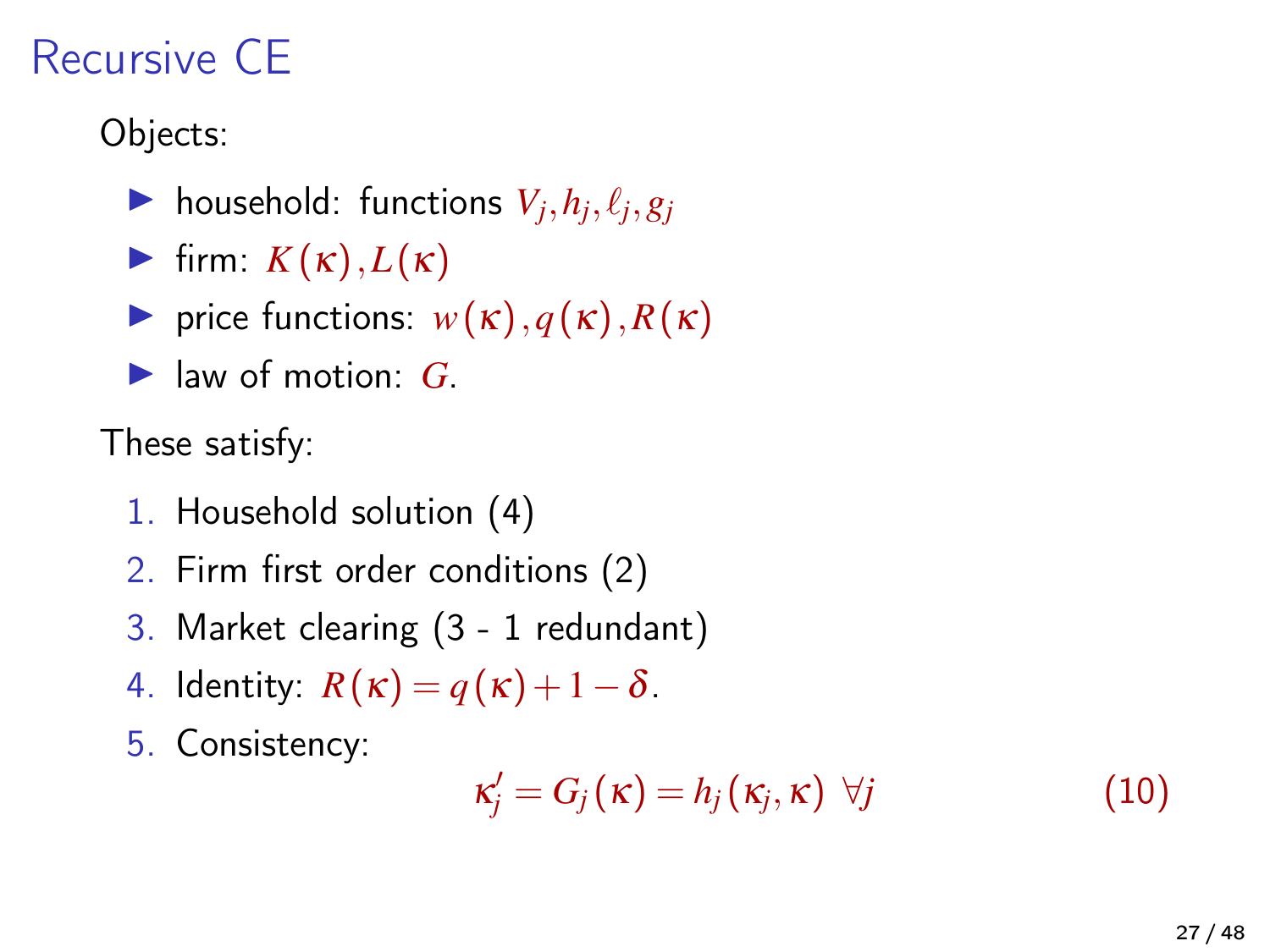All the objects to be found are functions, not sequences.

This helps when there are shocks:

- $\triangleright$  We cannot find the sequence of prices without knowing the realizations of the shocks.
- $\triangleright$  But we can find how prices evolve for each possible sequence of shocks.
- $\triangleright$  The price functions describe this together with the laws of motion for the states.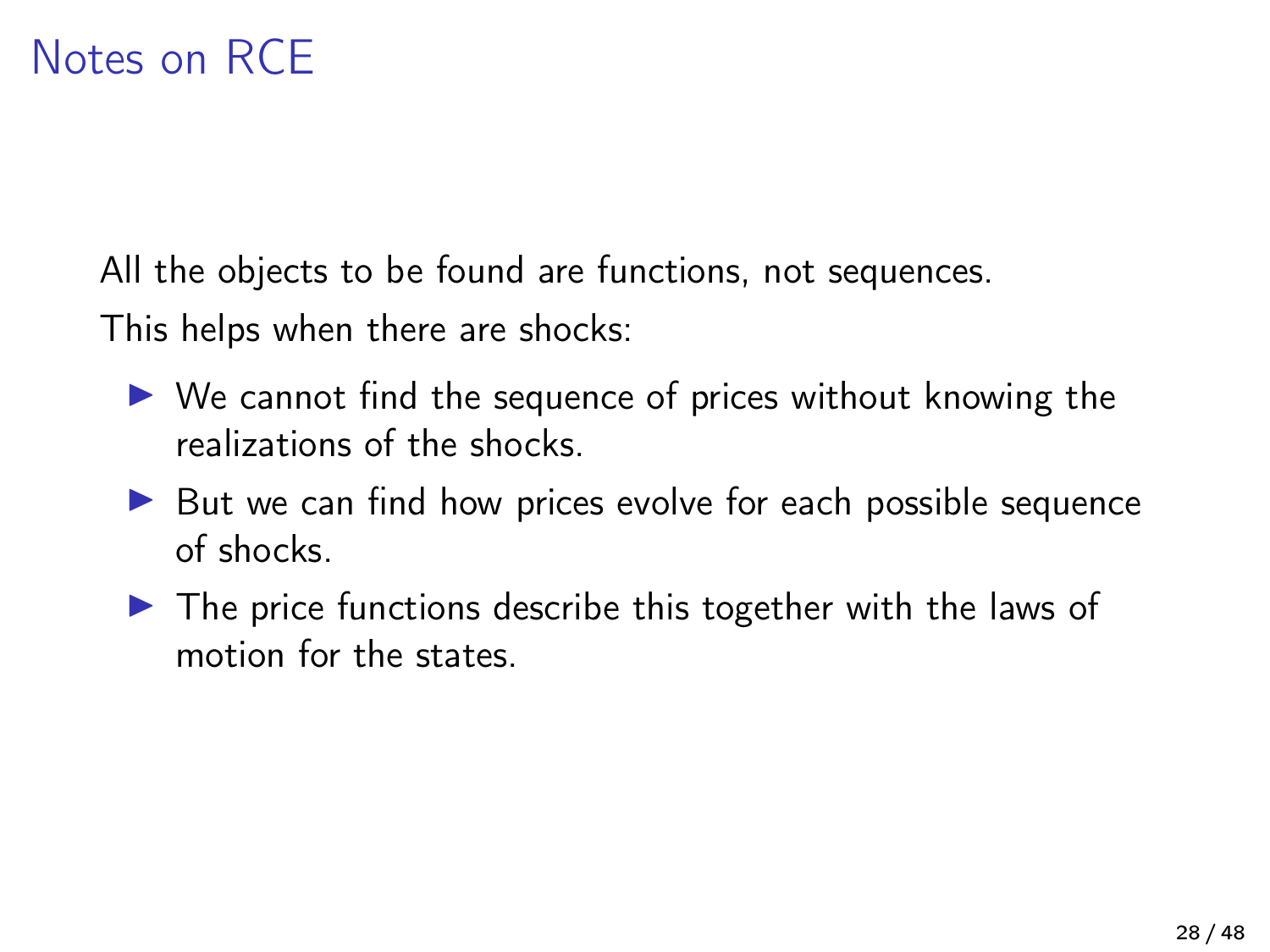## Notes on RCE

Functional analysis helps determine the properties of the policy functions and the laws of motion.

- $\blacktriangleright$  E.g., we strictly concave utility we know that savings are increasing in *k*, continuous, differentiable, etc.
- RCE helps compute equilibria.
	- $\triangleright$  Find the household's optimal choices for every possible set of states.
	- $\triangleright$  Then simulate household histories to find the laws of motion.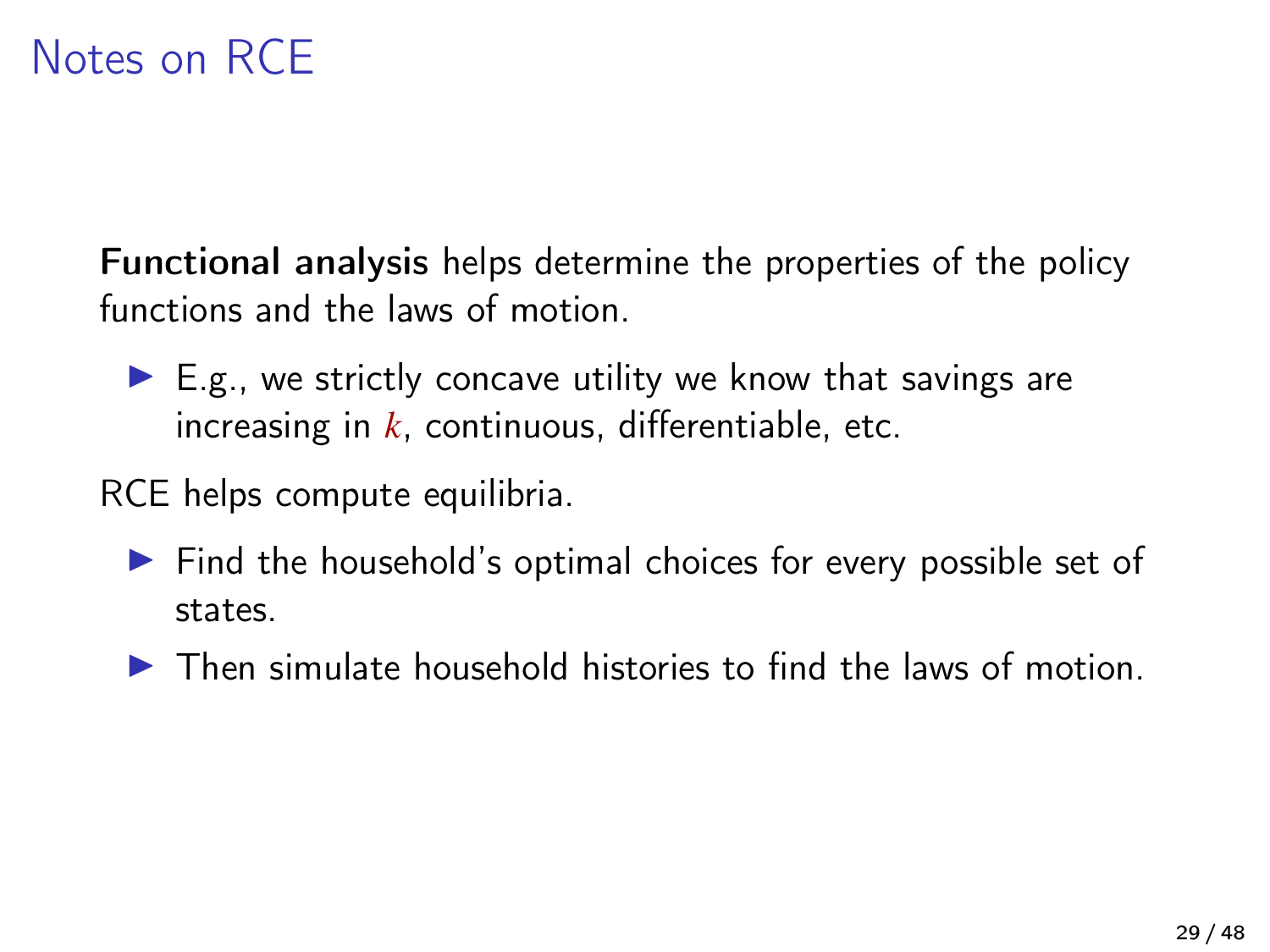# Example: Firms own capital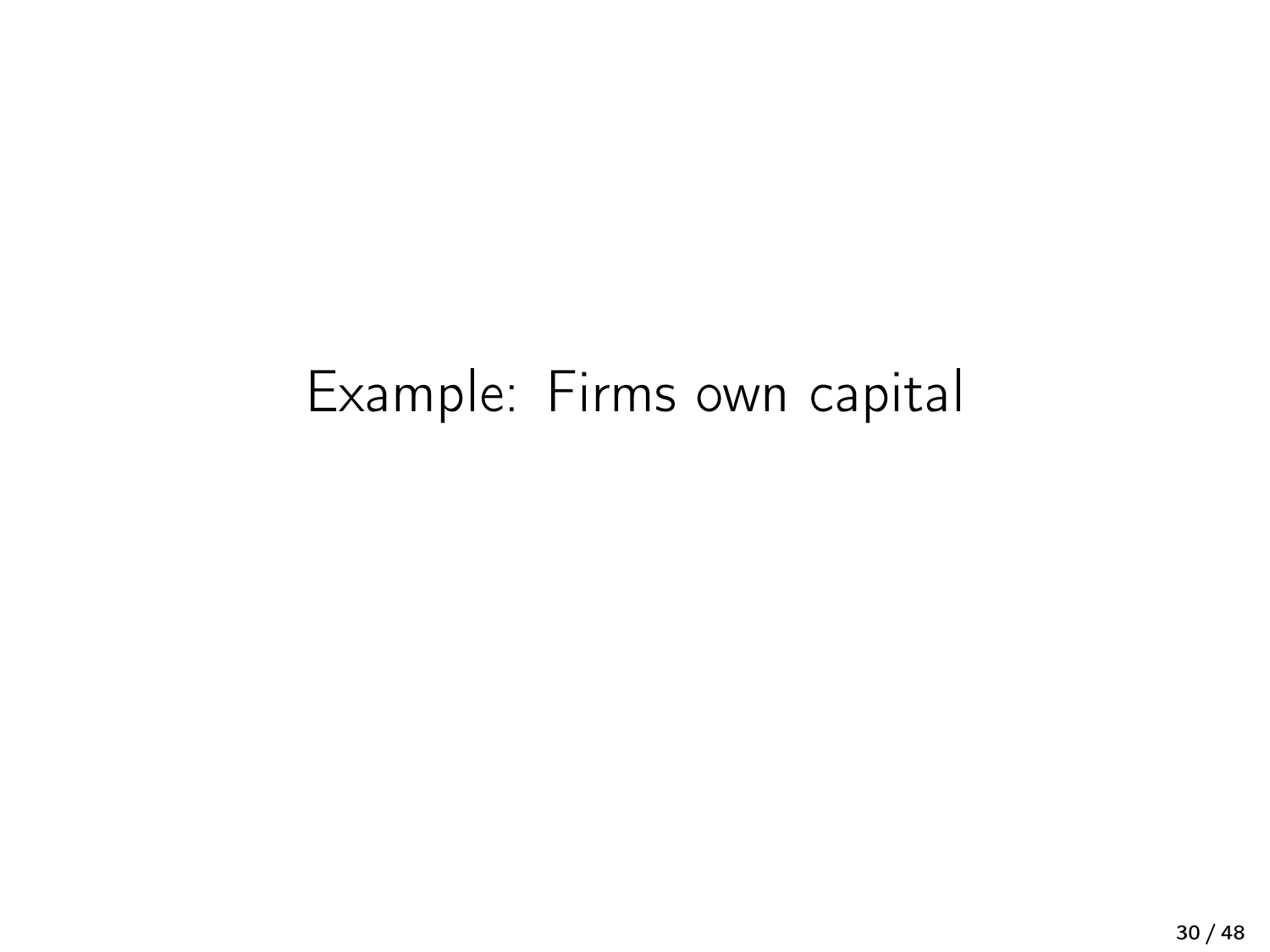# Example: Firms accumulate capital

The physical environment is the same as in the basic growth model. Markets are now:

- 1. goods (numeraire)
- 2. labor rental (*w*)
- 3. shares of firms (*q*) supply of shares  $= 1$
- 4. bonds (*R*)

Aggregate state: *K* with law of motion  $K' = G(K)$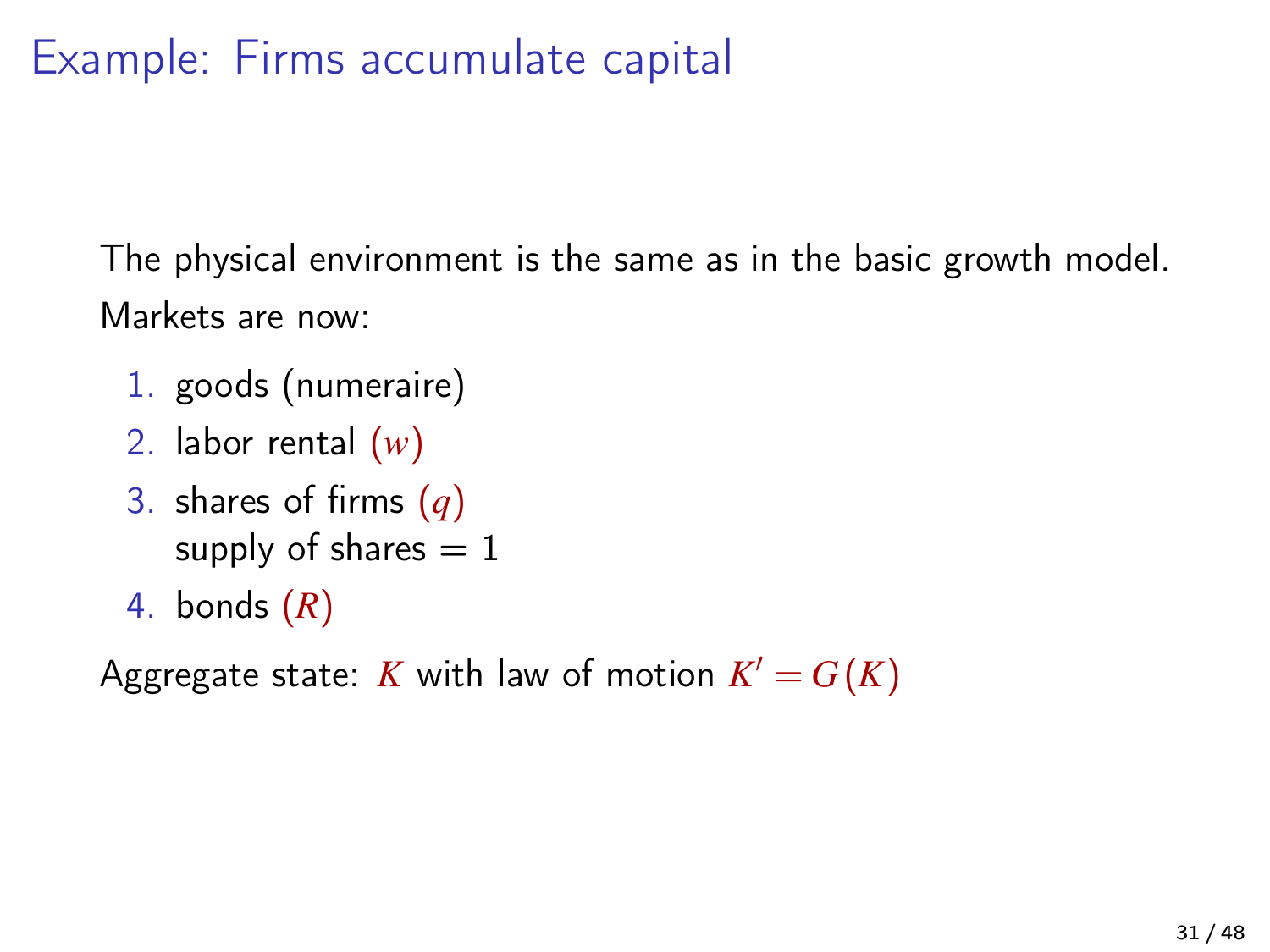## Household

Budget constraint:

$$
c + q(K)a' + b' = w(K) + [q(K) + \pi(K)]a + R(K)b \tag{11}
$$

The household also gets a share of the profits  $\pi$ .

$$
V(a,b,K) = \max_{c,a',b'} u(c) + \beta V(a',b',G(K))
$$
 (12)

subject to the budget constraint.

Decision rule  $a' = g(a,b,K)$  and  $b' = h(a,b,K)$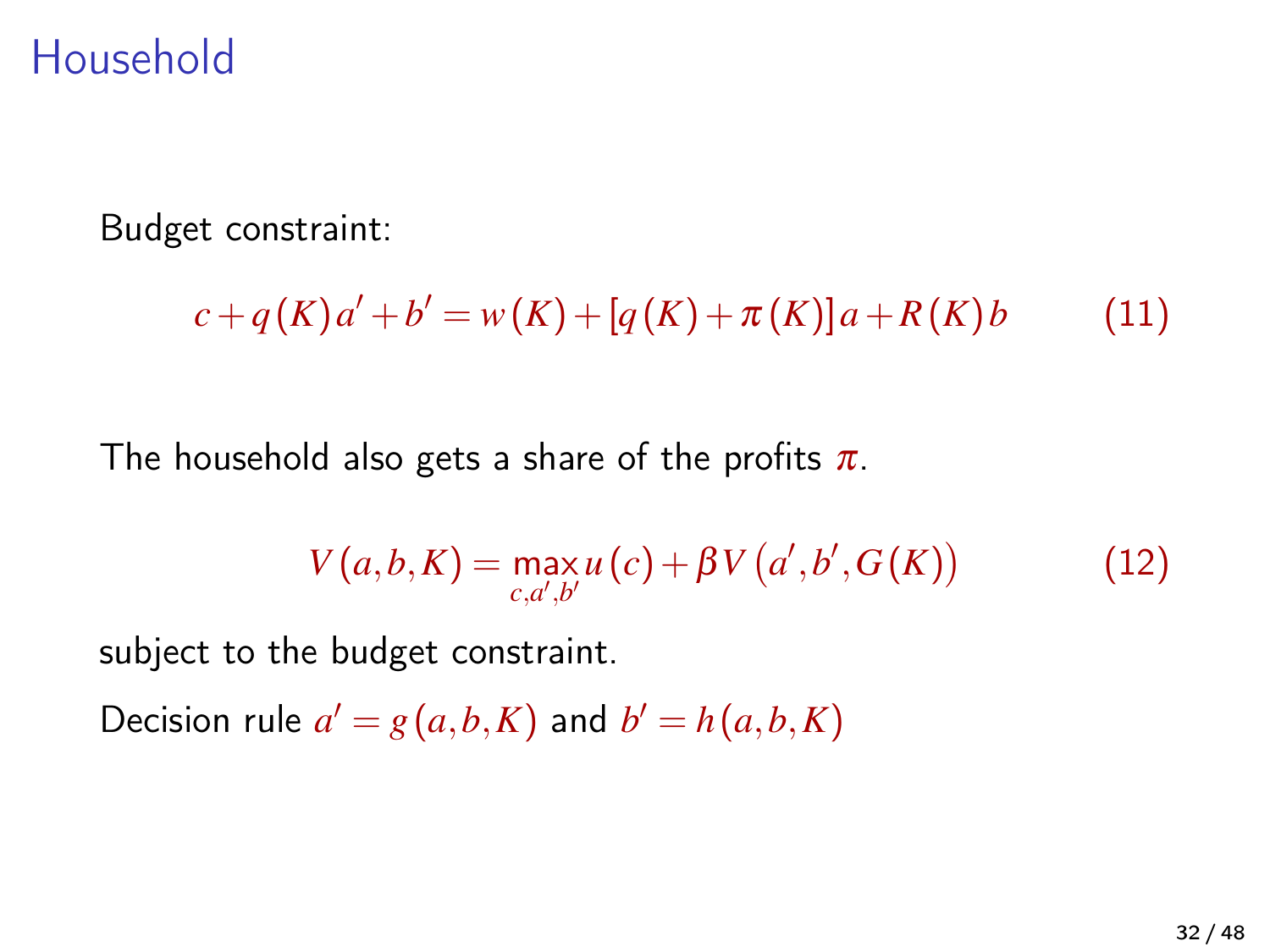#### Firm

Firms maximize the discounted present value of profits

$$
W_0 = \max_{\{k_{t+1}, l_t\}} \sum_{t=0}^{\infty} \frac{\pi_t}{R_1 \times R_2 \times \ldots \times R_t}
$$
(13)

 $\triangleright$  We see later: this is the same as maximizing firm value. Period profits:

$$
\pi = F(k, l) + (1 - \delta)k - w(K)l - k'
$$
 (14)

Bellman equation:

$$
W(k,K) = \max_{k',l} \pi(k,l,k',K) + \frac{W(k',G(K))}{R(G(K))}
$$
(15)

Decision rules:  $k'(k,K), l(k,K)$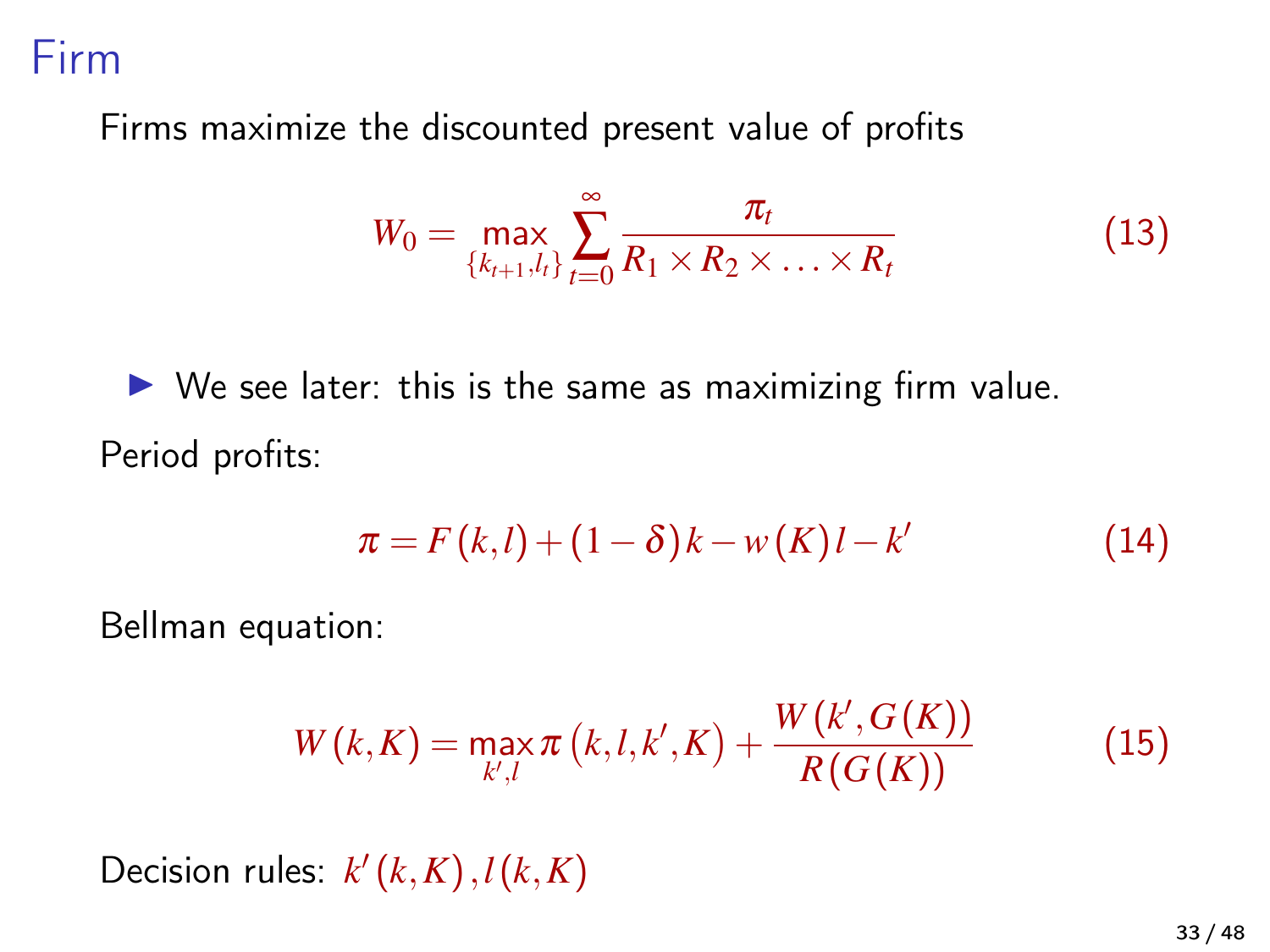# Recursive Competitive Equilibrium

Objects:

- 1. Household: *V* (*a*,*b*,*K*), *g*(*a*,*b*,*K*), *h*(*a*,*b*,*K*)
- 2. Firm:  $W(k,K)$ ,  $k'(k,K)$ ,  $l(k,K)$ ,  $\pi(k,k',K)$
- 3. Price functions  $w(K)$ ,  $R(K)$ ,  $q(K)$
- 4. Aggregate law of motion *G*(*K*)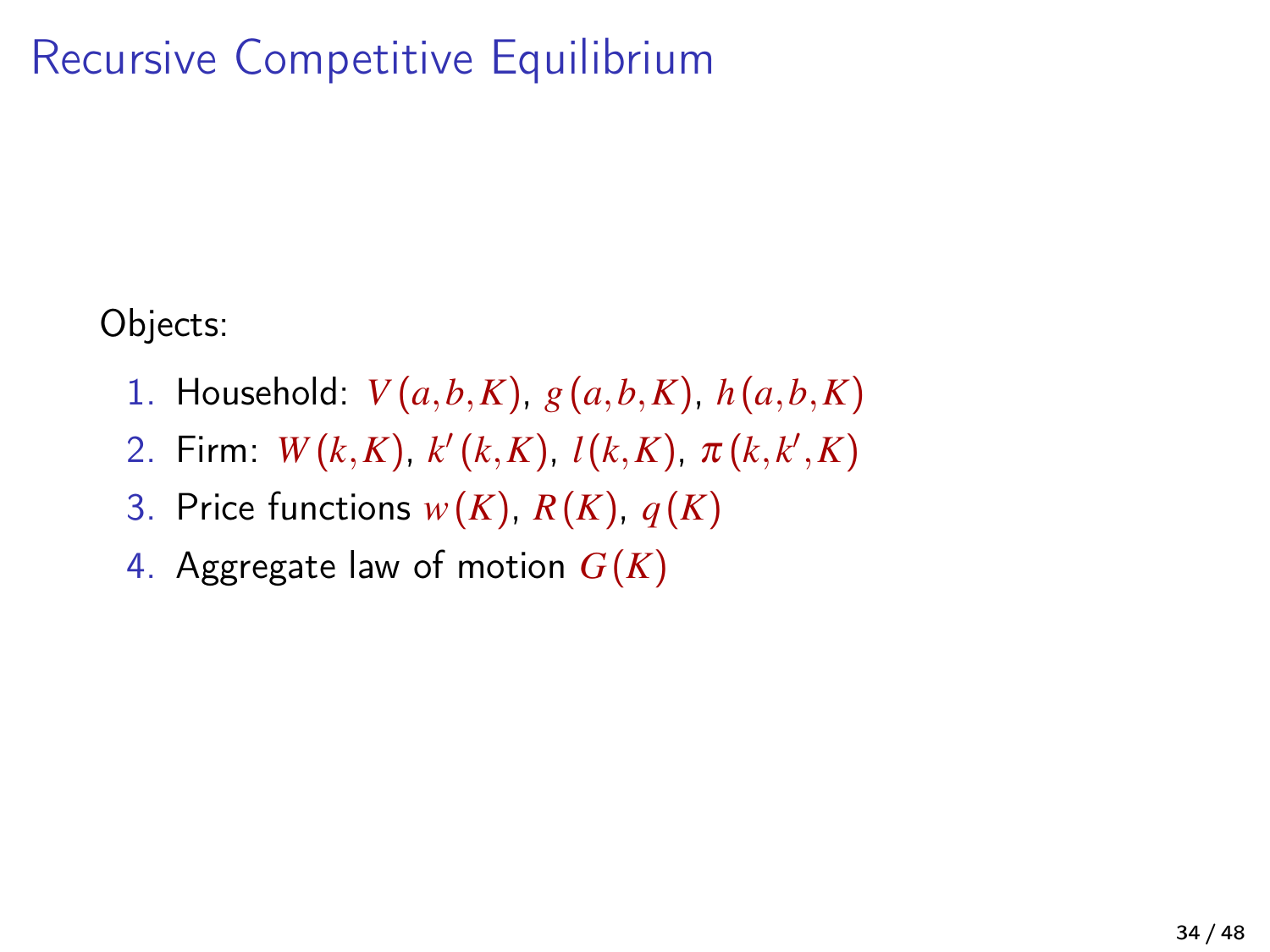# RCE

Conditions:

- 1. Household optimization
- 2. Firm optimization
- 3. Market clearing
	- 3.1 bonds:  $h(1,0,K) = 0$
	- 3.2 shares:  $g(1,0,K) = 1$
	- 3.3 goods: RC
- 4. Consistency:

4.1  $k'(K,K) = G(K)$ 

4.2  $q(K) = W(K,K)$ : the share price is the present value of profits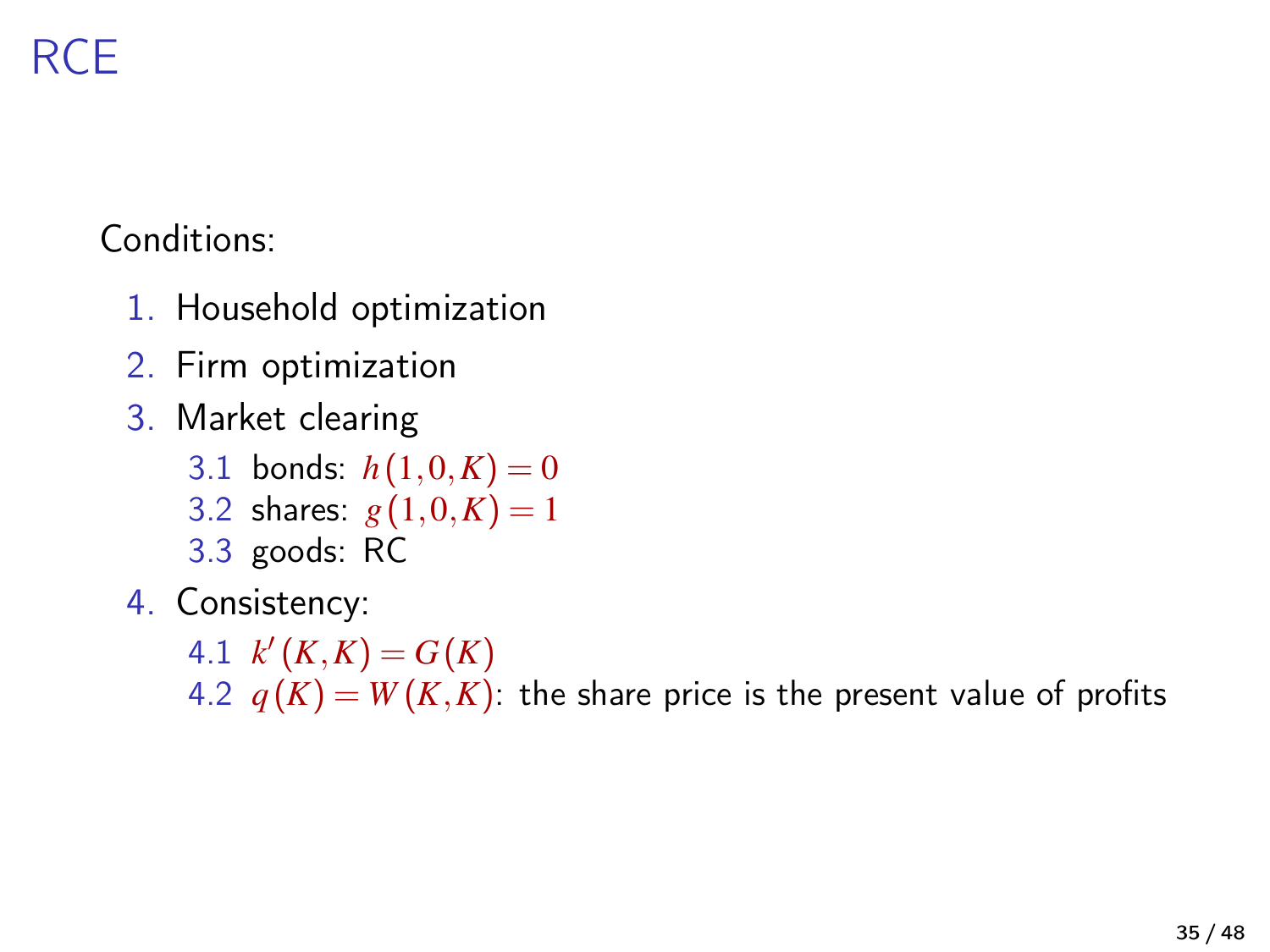# Example: Heterogeneous Preferences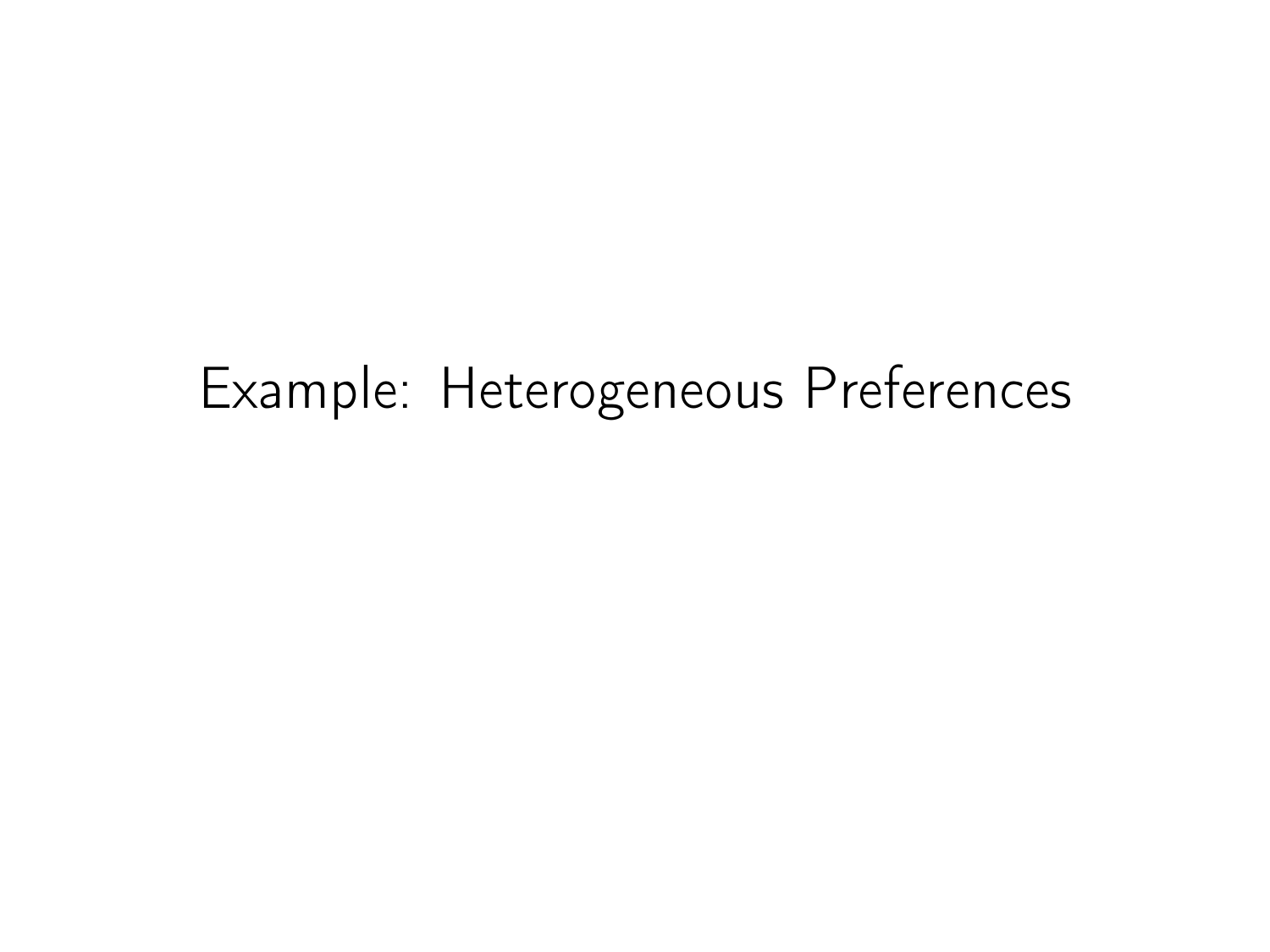# Model

Demographics:

- $\blacktriangleright$  There are  $j = 1, ..., J$  types of households.
- The mass of type *j* households is  $\mu_j$ .

Preferences:

 $\blacktriangleright$  max  $\sum_{t=0}^{\infty} \beta^t u_j(c_{jt}).$ 

 $\blacktriangleright$   $u_j$  is increasing and strictly concave and obeys Inada conditions.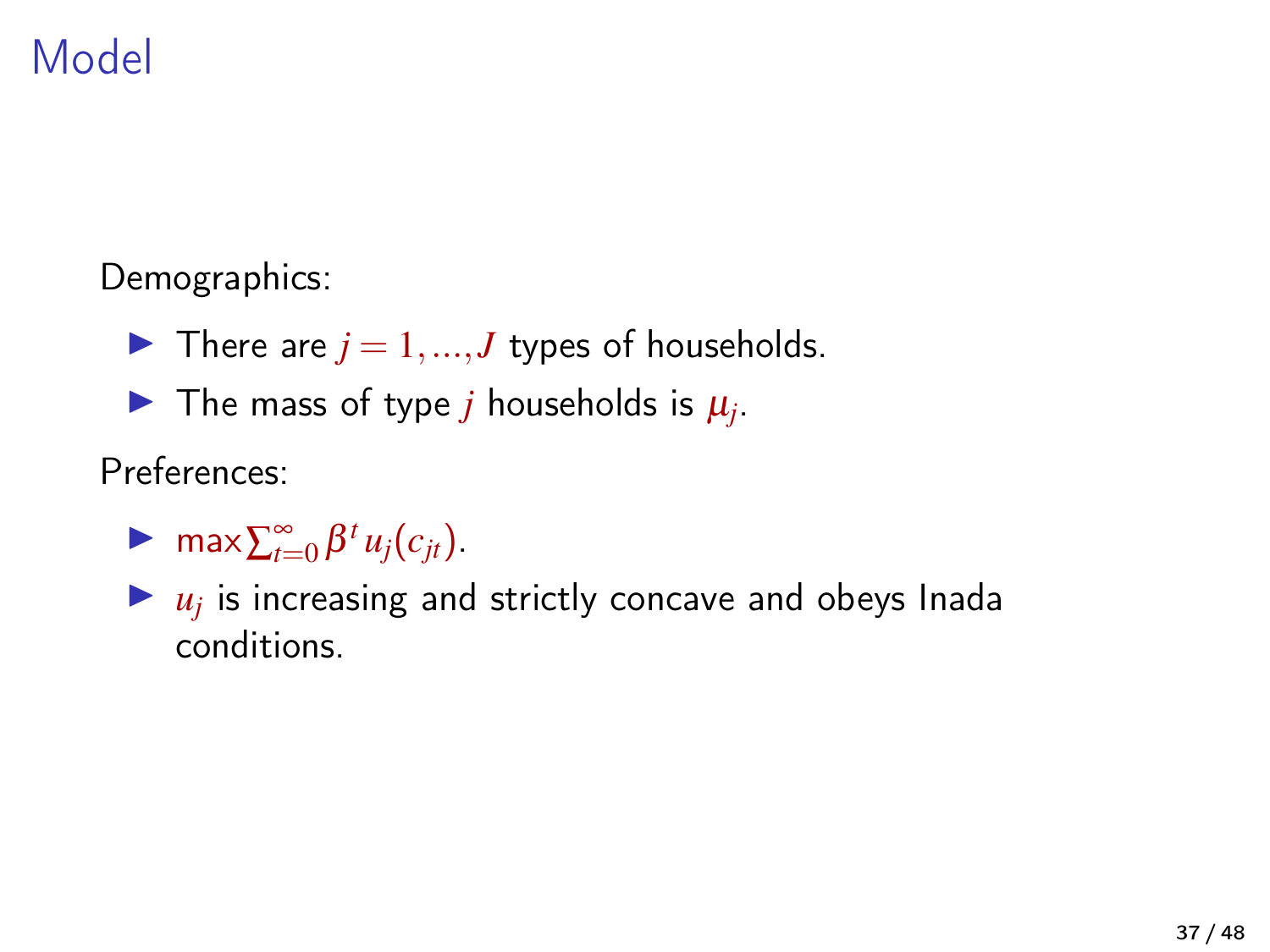# Model

 $\text{Technology: } F(K_t, L_t) + (1 - \delta) L_t = C_t + K_{t+1}$ Endowments:

- $\blacktriangleright$  Each household is endowed with one unit of labor in each period.
- At  $t = 0$  household *j* is endowed with  $k_{i0}$  units of capital and with  $b_{j0} = 0$  units of one period bonds.

Market arrangements are standard.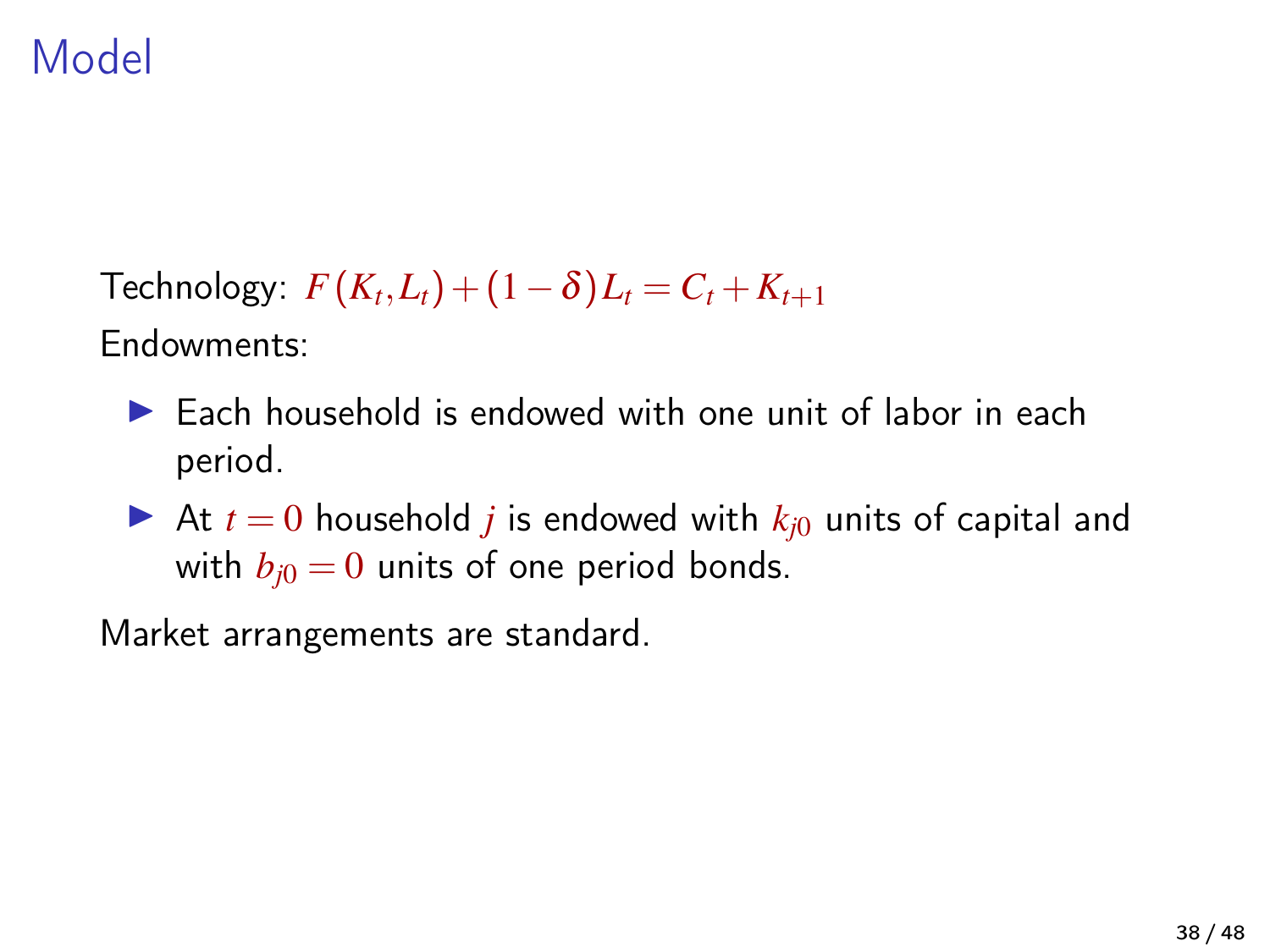### Household Problem

Nothing new here, except everything is indexed by *j*. Define wealth as  $a_{it} = k_{jt} + b_{jt}$ . Impose no-arbitrage:  $R = q + 1 - \delta$ Bellman equation: Euler Equation:

$$
u'_{j}(c) = \beta R' u'_{j}(c')
$$
 (16)

Solution (sequence language):  ${c_{it}, a_{it}}$  that solve the Euler equation and budget constraint.

Boundary conditions:  $a_{j0}$  given and TVC lim<sub>*t*→∞</sub>  $\beta^t u'(c_{jt}) a_{jt} = 0$ .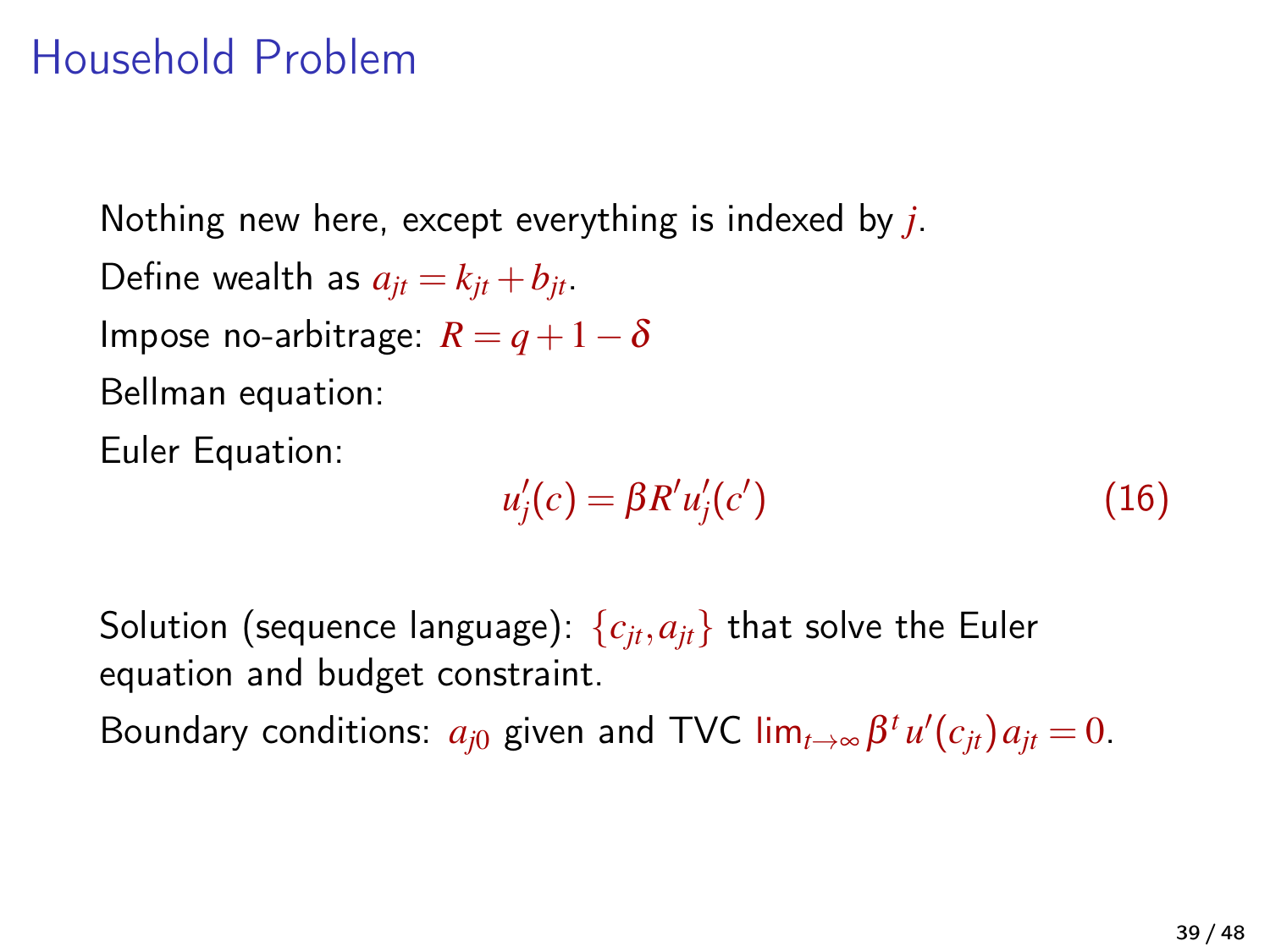# Competitive Equilibrium

A CE consists of sequences which satisfy:

- $\triangleright$  2 household conditions
- $\triangleright$  2 firm first-order conditions (standard)  $q_t = f'(k_t/n_t) + 1 - \delta$  and  $w_t = f(k_t/n_t) - f'(k_t/n_t) k_t/n_t$
- $\blacktriangleright$  Market clearing:

We need to distinguish  $k_{jt}$  from  $k_t = K_t / \sum_j \mu_j$  in the equilibrium definition.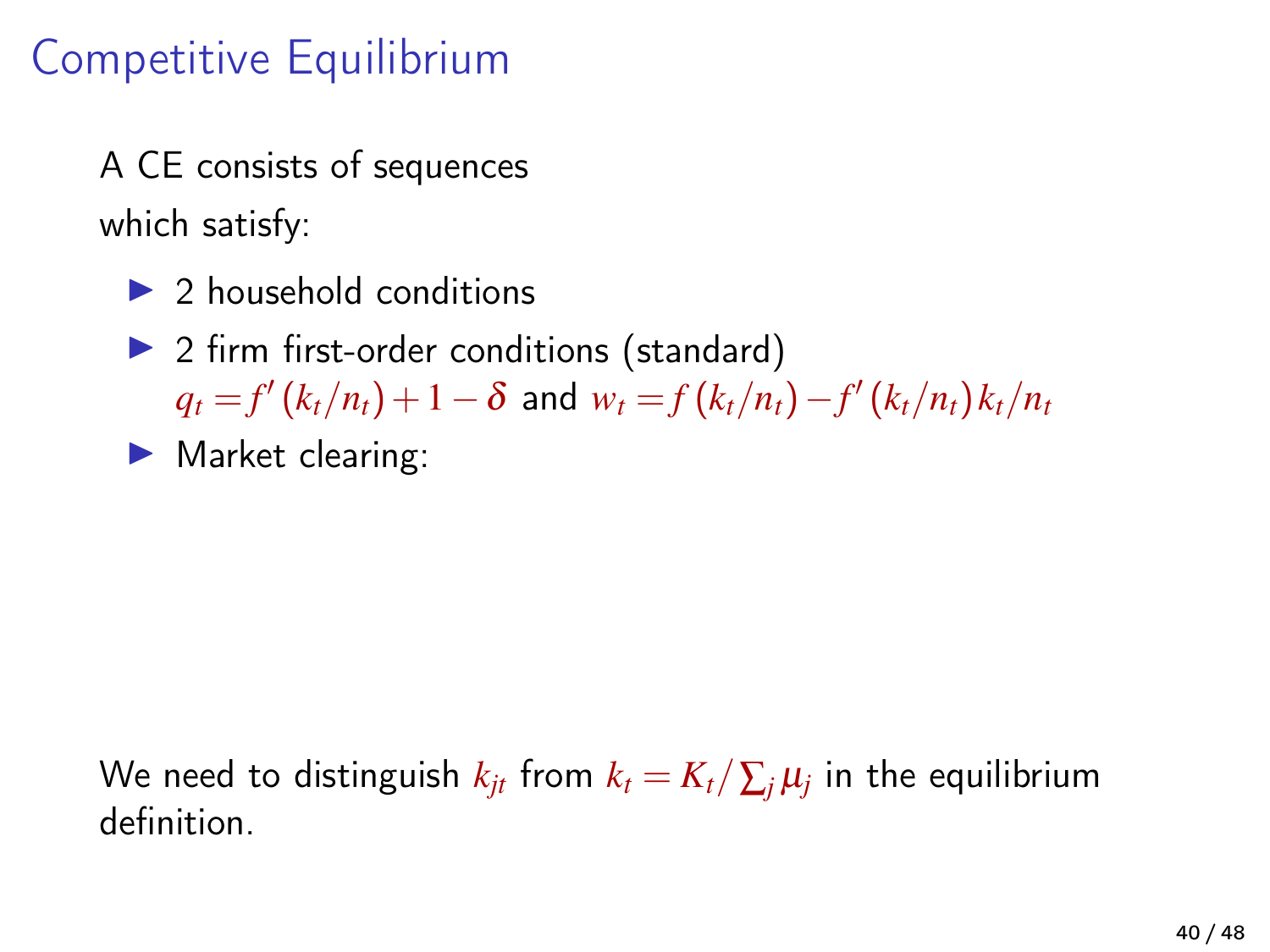# Steady State

- $\triangleright$  Similar to CE without time subscripts.
- $\blacktriangleright$  Euler equation becomes:

 $\beta R = 1$ 

Interesting: we can find  $R$  without knowing preferences or wealth distribution.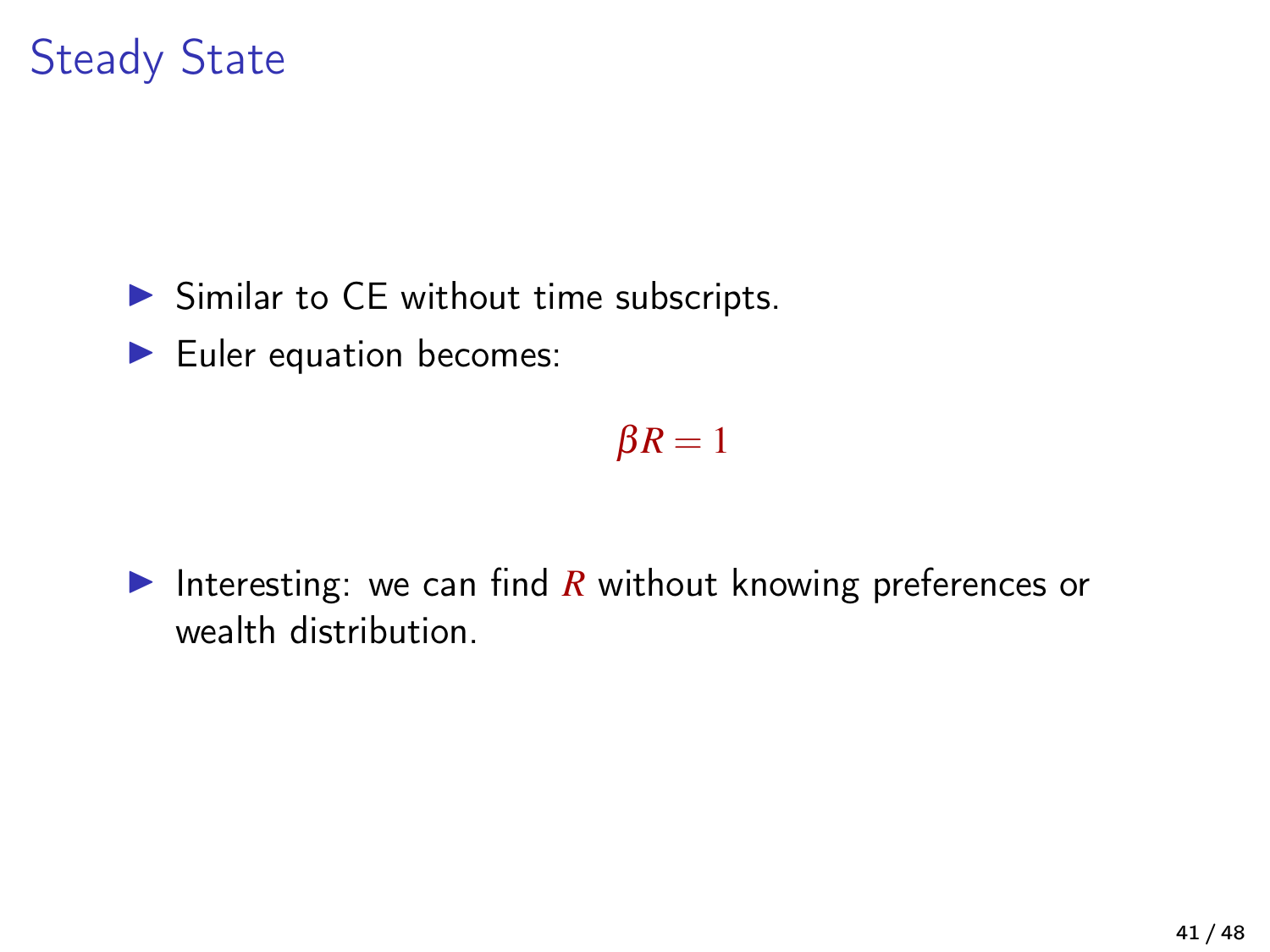Are there steady states with persistent inequality?

- Exet's solve for steady state  $c_i$  as a function of prices and endowments  $(k_{i0}, b_{i0})$ .
- $\triangleright$  With constant prices, the present value budget constraint implies

$$
k_{j0} + b_{j0} = \frac{c_j - w}{R - 1} \tag{17}
$$

- $\triangleright$  Endowing households with any  $k_{i0}$ 's that sum to the steady state *k* yields a steady state with persistent inequality.
- It would be harder to show that persistent inequality follows from *any* initial asset distribution which features capital inequality.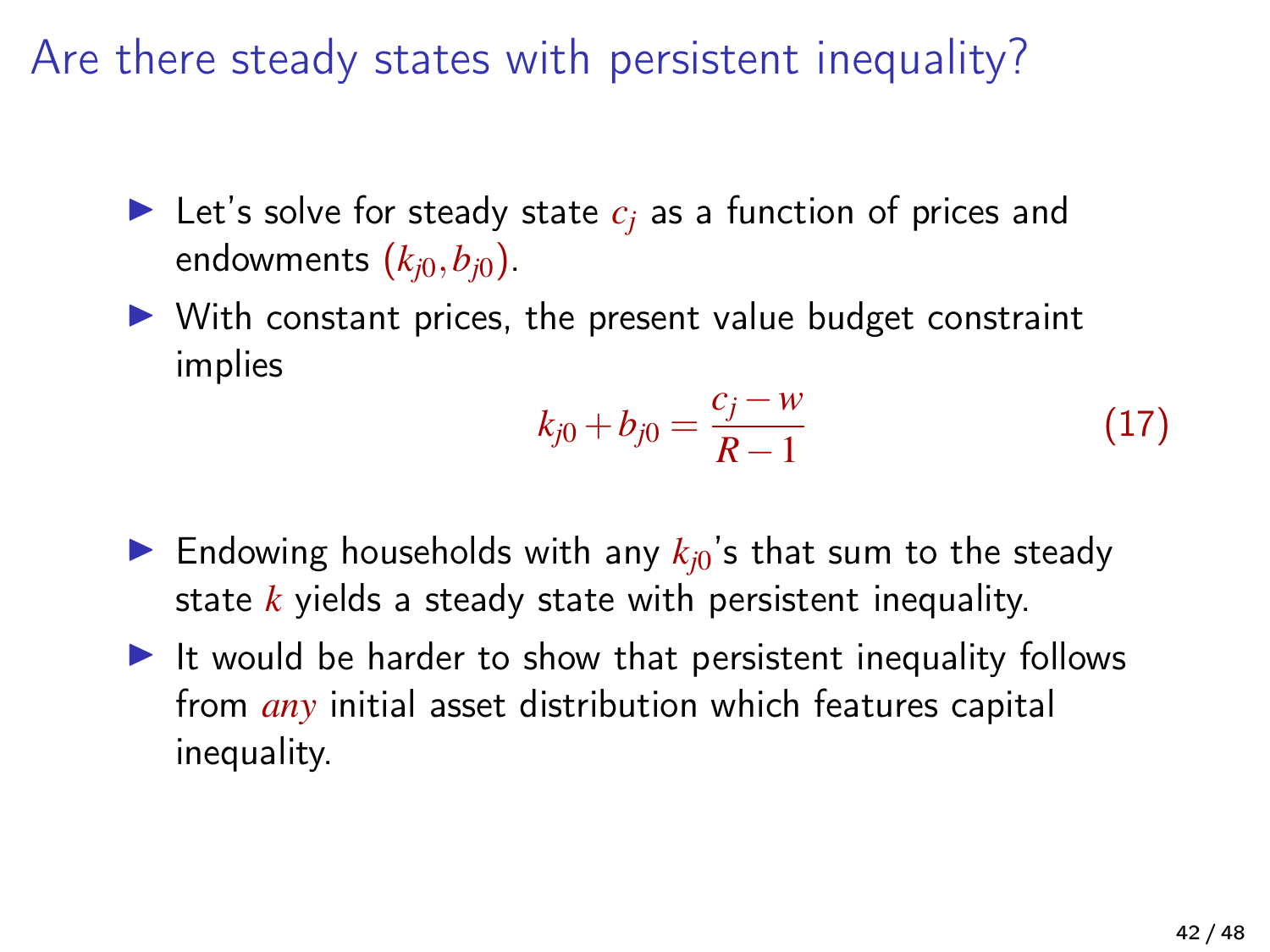# Redistribution

How does the steady state allocation change when a unit of capital is taken from household *j* and given to household *j*'?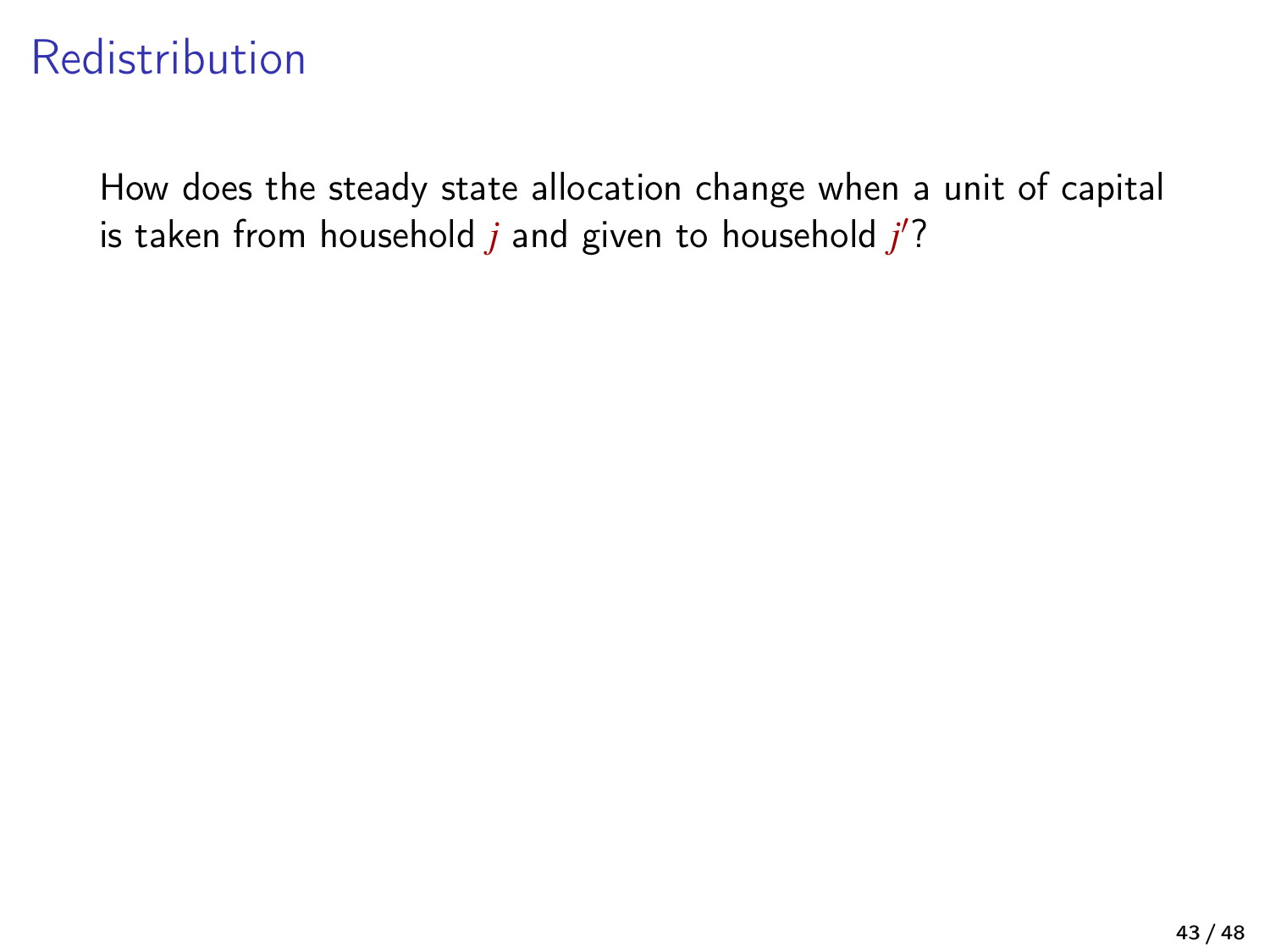## Lump-sum Taxes

Impose a lump-sum tax  $\tau$  on type *j* households. The revenues are given to type *j* <sup>0</sup> households.

How does the steady state change?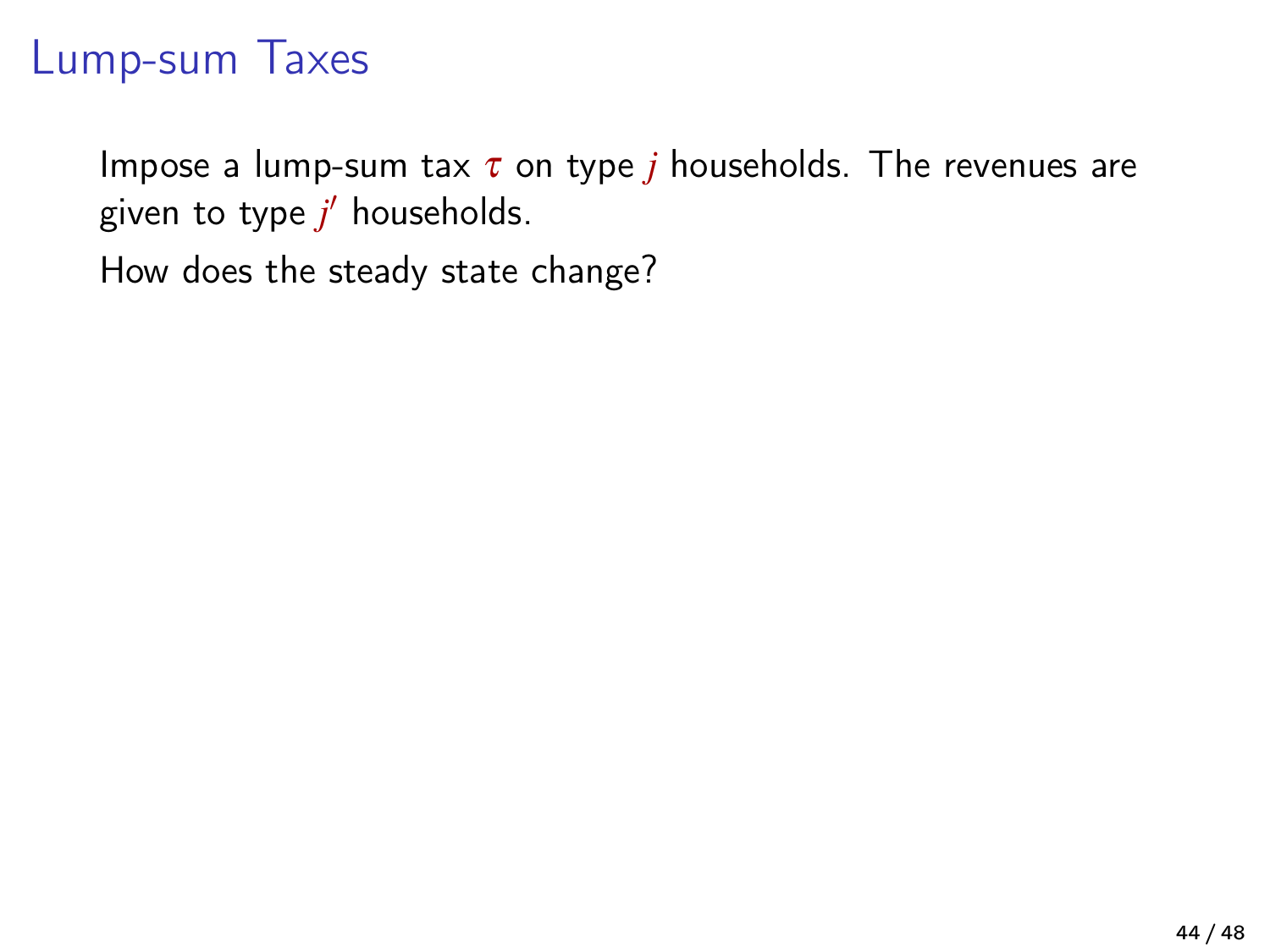#### Lump-sum Taxes

What if revenues are thrown into the ocean instead?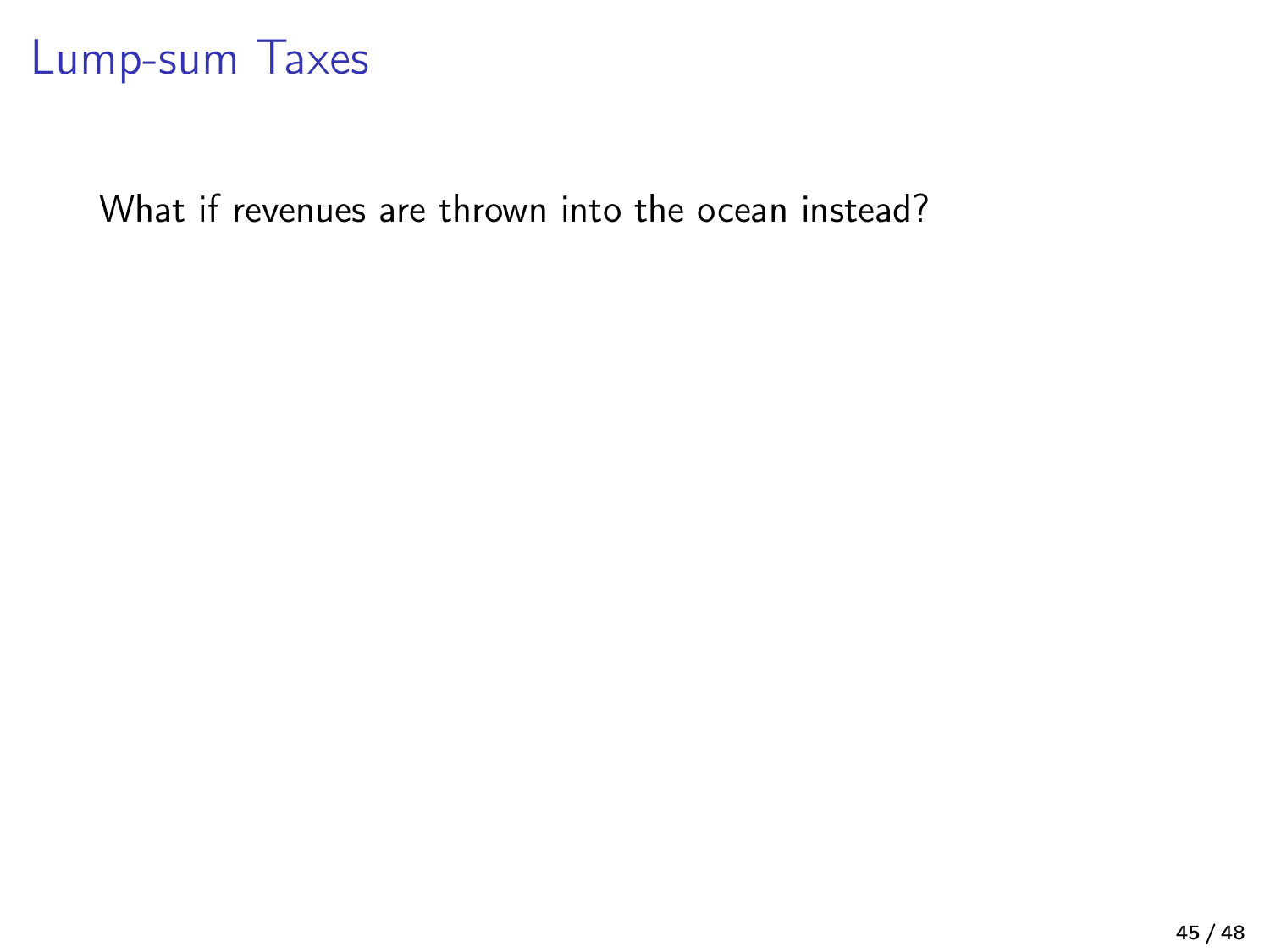# Differences in  $\beta$

- $\triangleright$  Now imagine households differ in their  $\beta$ 's, but not in their *u* functions.
- **I** For simplicity, assume that  $u(c) = c^{1-\sigma}/(1-\sigma)$ .
- $\triangleright$  What would the asset distribution look like in the limit as  $t \rightarrow \infty$ ?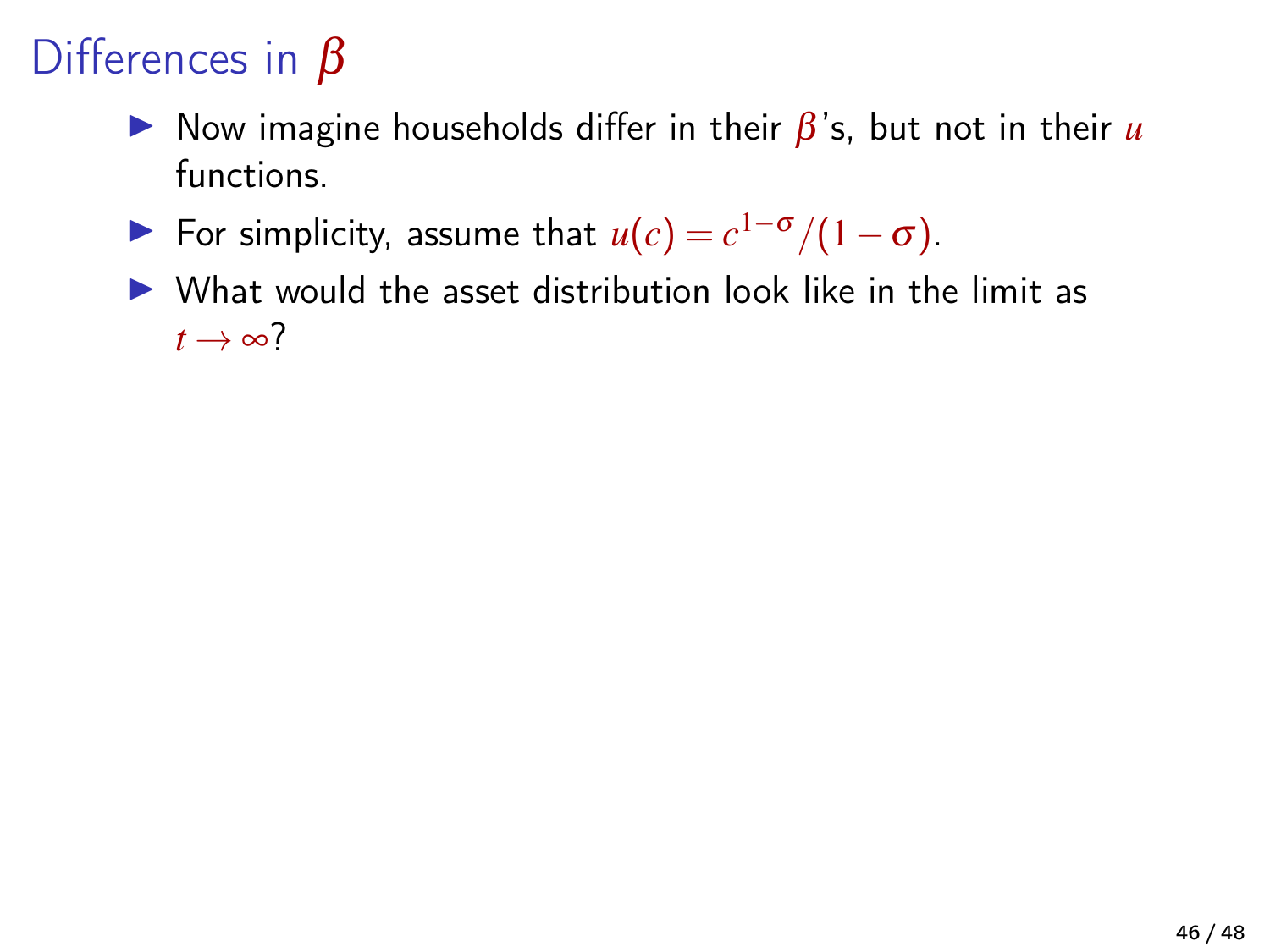# Reading

- ▶ [Acemoglu \(2009\)](#page-47-0), ch. 6. Also ch. 5 for background material we will discuss in detail later on.
- $\triangleright$  [Krusell \(2014\)](#page-47-1), ch. 5 on Recursive Competitive Equilibrium.
- ▶ [Ljungqvist and Sargent \(2004\)](#page-47-2), ch. 3 (Dynamic Programming), ch. 7 (Recursive CE).
- Stokey et al.  $(1989)$ , ch. 1 is a nice introduction.